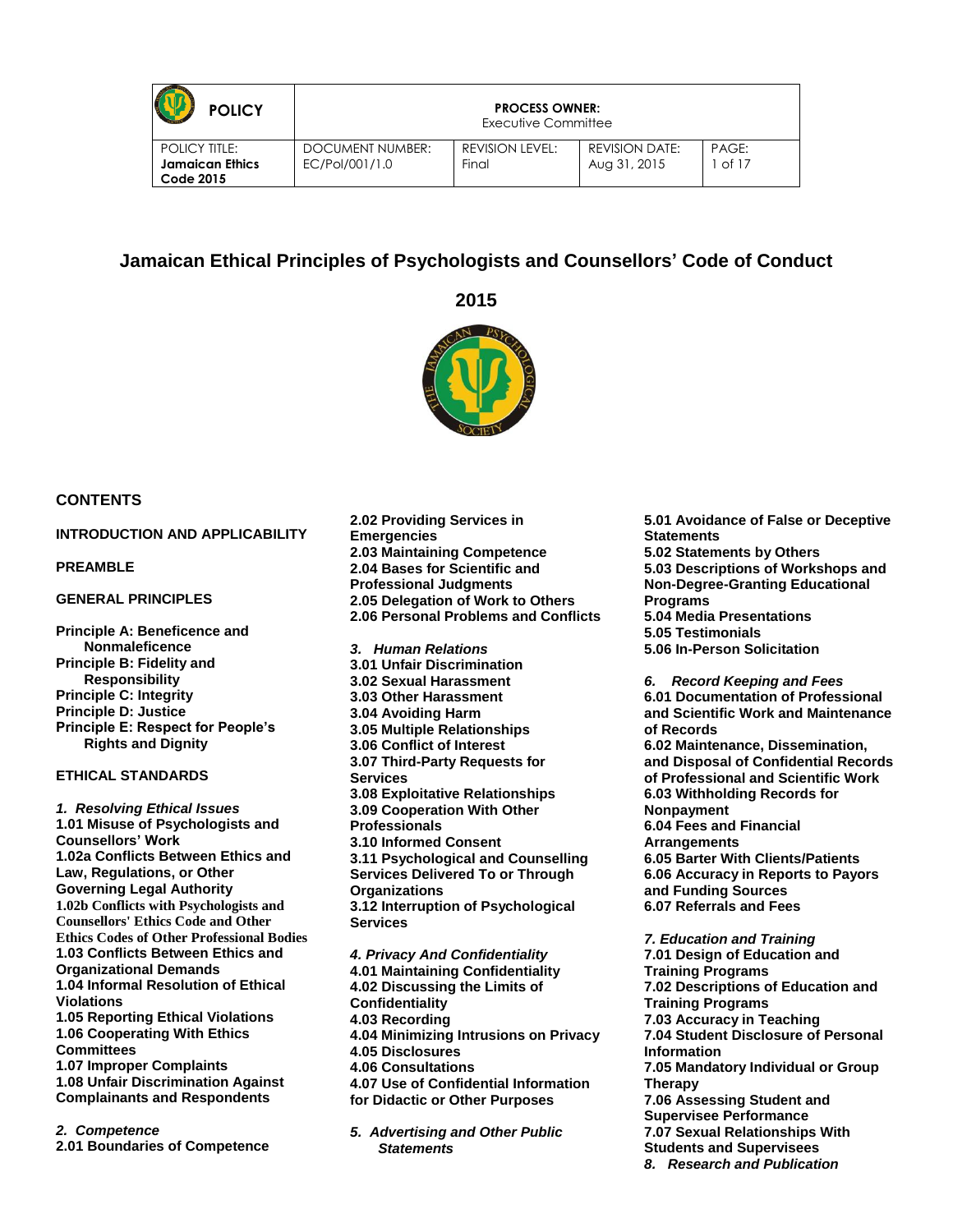| <b>POLICY</b>                                                      | <b>PROCESS OWNER:</b><br>Executive Committee |                          |                                       |                  |
|--------------------------------------------------------------------|----------------------------------------------|--------------------------|---------------------------------------|------------------|
| <b>POLICY TITLE:</b><br><b>Jamaican Ethics</b><br><b>Code 2015</b> | DOCUMENT NUMBER:<br>EC/Pol/001/1.0           | REVISION LEVEL:<br>Final | <b>REVISION DATE:</b><br>Aug 31, 2015 | PAGE:<br>2 of 17 |

| 8.01 Institutional Approval              | 8.15 Reviewers                       |  |
|------------------------------------------|--------------------------------------|--|
| 8.02 Informed Consent to Research        |                                      |  |
| 8.03 Informed Consent for Recording      | 9. Assessment                        |  |
| Voices and Images in Research            | 9.01 Bases for Assessments           |  |
| 8.04 Client/Patient, Student, and        | 9.02 Use of Assessments              |  |
| <b>Subordinate Research Participants</b> | 9.03 Informed Consent in             |  |
| 8.05 Dispensing With Informed            | <b>Assessments</b>                   |  |
| <b>Consent for Research</b>              | 9.04 Release of Test Data            |  |
| 8.06 Offering Inducements for            | 9.05 Test Construction               |  |
| <b>Research Participation</b>            | 9.06 Interpreting Assessment Results |  |
| 8.07 Deception in Research               | 9.07 Assessment by Unqualified       |  |
| 8.08 Debriefing                          | <b>Persons</b>                       |  |
| 8.09 Humane Care and Use of              | 9.08 Obsolete Tests and Outdated     |  |
| Animals in Research                      | <b>Test Results</b>                  |  |
| 8.10 Reporting Research Results          | 9.09 Test Scoring and Interpretation |  |
| 8.11 Plagiarism                          | <b>Services</b>                      |  |
| <b>8.12 Publication Credit</b>           | 9.10 Explaining Assessment Results   |  |
| 8.13 Duplicate Publication of Data       | 9.11. Maintaining Test Security      |  |
| 8.14 Sharing Research Data for           |                                      |  |

**[Verification](#page-14-4)**

*[10. Therapy](#page-17-0)*

**[10.01 Informed Consent to Therapy](#page-17-1) [10.02 Therapy Involving Couples or](#page-17-2)  [Families](#page-17-2) [10.03 Group Therapy](#page-17-3) [10.04 Providing Therapy to Those](#page-17-4)  [Served by Others](#page-17-4) [10.05 Sexual Intimacies With Current](#page-17-5)  [Therapy Clients/Patients](#page-17-5) [10.06 Sexual Intimacies With](#page-17-6)  [Relatives or Significant Others of](#page-17-6)  [Current Therapy Clients/Patients](#page-17-6) [10.07 Therapy With Former Sexual](#page-17-7)  [Partners](#page-17-7) [10.08 Sexual Intimacies With Former](#page-17-8)  [Therapy Clients/Patients](#page-17-8) [10.09 Interruption of Therapy](#page-18-0)**

**[10.10 Terminating Therapy](#page-18-1)**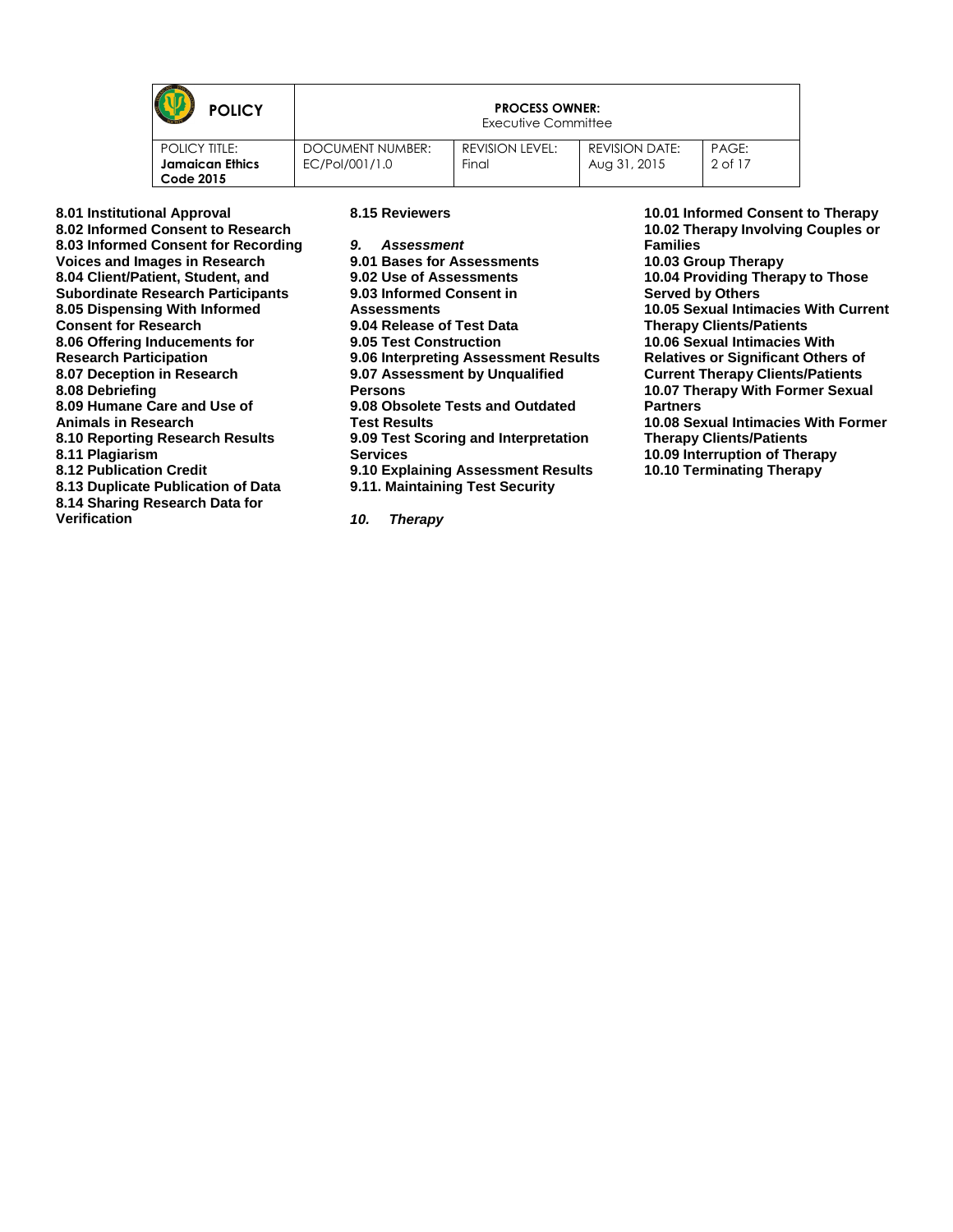| <b>POLICY</b>                                                      |                                    | <b>PROCESS OWNER:</b><br>Executive Committee |                                       |                  |  |
|--------------------------------------------------------------------|------------------------------------|----------------------------------------------|---------------------------------------|------------------|--|
| <b>POLICY TITLE:</b><br><b>Jamaican Ethics</b><br><b>Code 2015</b> | DOCUMENT NUMBER:<br>EC/Pol/001/1.0 | REVISION LEVEL:<br>Final                     | <b>REVISION DATE:</b><br>Aug 31, 2015 | PAGE:<br>3 of 19 |  |

## <span id="page-2-0"></span>**INTRODUCTION AND APPLICABILITY**

The Jamaican Ethical Principles of Psychologists and Counsellors' and Code of Conduct (hereinafter referred to as the Ethics Code) consists of an Introduction, a Preamble, five General Principles (A – E), and specific Ethical Standards. The Introduction discusses the intent, organization, procedural considerations, and scope of application of the Ethics Code. The Preamble and General Principles are aspirational goals to guide Psychologists and Counsellors toward the highest ideals of psychology. Although the Preamble and General Principles are not themselves enforceable rules, they should be considered by Psychologists and Counsellors in arriving at an ethical course of action. The Ethical Standards set forth enforceable rules for conduct as Psychologists and Counsellors. Most of the Ethical Standards are written broadly, in order to apply to Psychologists and Counsellors in varied roles, although the application of an Ethical Standard may vary depending on the context. The Ethical Standards are not exhaustive. The fact that a given conduct is not specifically addressed by an Ethical Standard does not mean that it is necessarily either ethical or unethical.

This Ethics Code applies only to Psychologists and Counsellors' activities that are part of their scientific, educational, or professional roles as Psychologists and Counsellors. Areas covered include but are not limited to the clinical, counseling, and school practice of psychology; research; teaching; supervision of trainees; public service; policy development; social intervention; development of assessment instruments; conducting assessments; educational counseling; organizational consulting; forensic activities; program design and evaluation; and administration. This Ethics Code applies to these activities across a variety of contexts, such as in person, postal, telephone, internet, and other electronic transmissions. These activities shall be distinguished from the purely private conduct of Psychologists and Counsellors, which is not within the purview of the Ethics Code.

Licensure as a psychologist commits professionals and student affiliates to comply with the standards of the Ethics Code , recognize the Jamaican Psychology Act and adhere to the rules and procedures used to enforce them. Lack of awareness or misunderstanding of an Ethical Standard is not itself a defense to a charge of unethical conduct.

The procedures for filing, investigating, and resolving complaints of unethical conduct are described in the current Rules and Procedures of the Jamaican Psychological Board which may impose sanctions on its members for violations of the standards of the Ethics Code, including termination of licensure, and may notify other bodies and individuals of its actions. In addition, Ministry of Health may take action against a member after his or her conviction of a felony, expulsion or suspension from the Jamaican Psychological Society or any affiliated professional body.

The Ethics Code is intended to provide guidance for Psychologists and Counsellors and standards of professional conduct. The Ethics Code is not intended to be a basis of civil liability. Whether a psychologist has violated the Ethics Code standards does not by itself determine whether the psychologist is legally liable in a court action, whether a contract is enforceable, or whether other legal consequences occur.

The modifiers used in some of the standards of this Ethics Code (e.g., *reasonably, appropriate, potentially*) are included in the standards when they would (1) allow professional judgment on the part of Psychologists and Counsellors, (2) eliminate injustice or inequality that would occur without the modifier, (3) ensure applicability across the broad range of activities conducted by Psychologists and Counsellors, or (4) guard against a set of rigid rules that might be quickly outdated. As used in this Ethics Code, the term *reasonable* means the prevailing professional judgment of Psychologists and Counsellors engaged in similar activities in similar circumstances, given the knowledge the psychologist had or should have had at the time.

In the process of making decisions regarding their professional behaviour, Psychologists and Counsellors must consider this Ethics Code in addition to applicable laws and psychology board regulations. In applying the Ethics Code to their professional work, Psychologists and Counsellors may consider other materials and guidelines that have been adopted or endorsed by scientific and professional psychological organizations and the dictates of their own conscience, as well as consult with others within the field.

### <span id="page-2-1"></span>**PREAMBLE**

Psychologists and Counsellors are committed to increasing scientific and professional knowledge of behaviour and people's understanding of themselves and others and to the use of such knowledge to improve the condition of individuals, organizations, and society. Psychologists and Counsellors respect and protect civil and human rights and the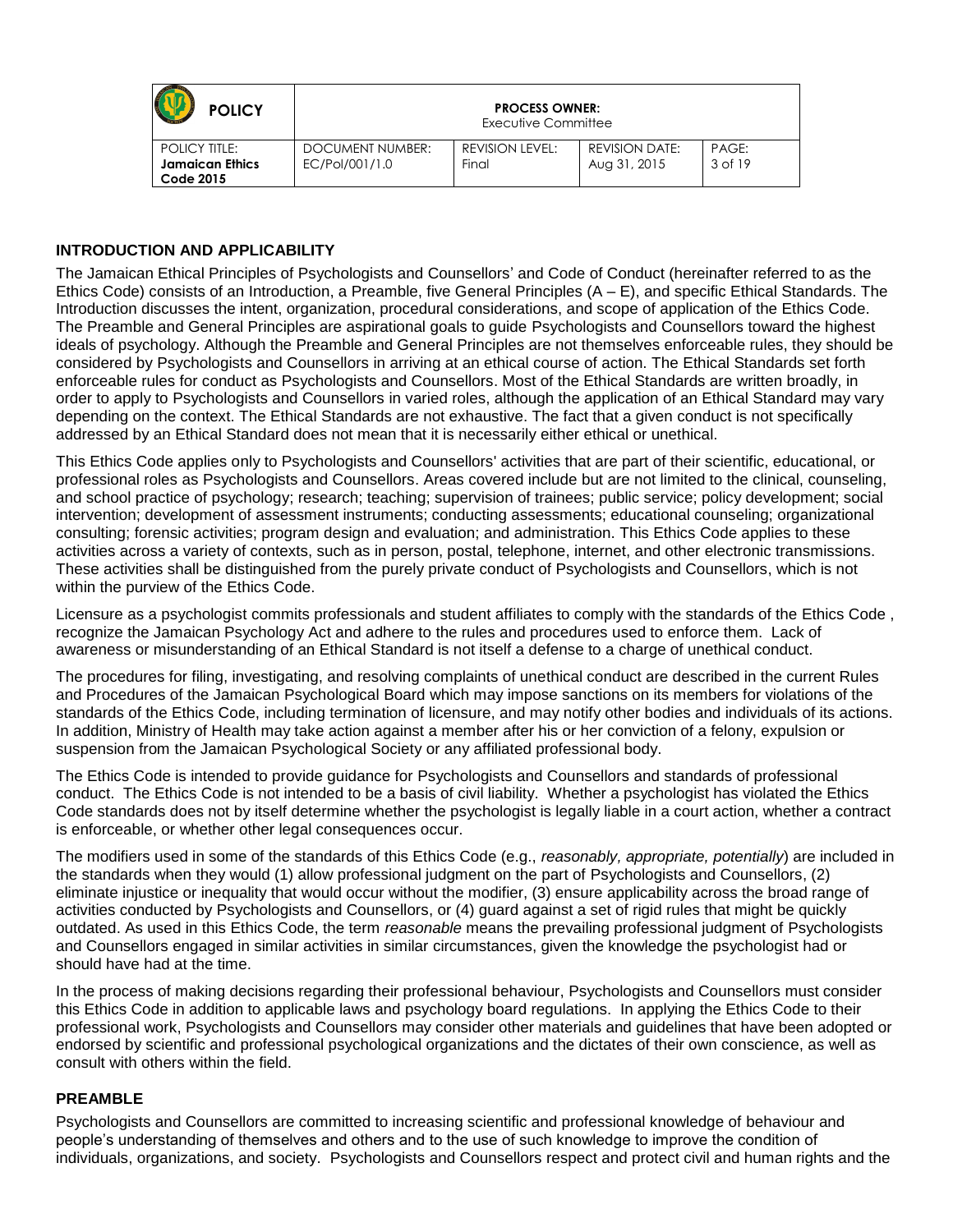| <b>POLICY</b>                                                      | <b>PROCESS OWNER:</b><br>Executive Committee |                          |                                       |                  |
|--------------------------------------------------------------------|----------------------------------------------|--------------------------|---------------------------------------|------------------|
| <b>POLICY TITLE:</b><br><b>Jamaican Ethics</b><br><b>Code 2015</b> | DOCUMENT NUMBER:<br>EC/Pol/001/1.0           | REVISION LEVEL:<br>Final | <b>REVISION DATE:</b><br>Aug 31, 2015 | PAGE:<br>4 of 19 |

central importance of freedom of inquiry and expression in research, teaching, and publication. They strive to help the public in developing informed judgments and choices concerning human behaviour. In doing so, they perform many roles, such as researcher, educator, diagnostician, therapist, supervisor, consultant, administrator, social interventionist, and expert witness. This Ethics Code provides a common set of principles and standards upon which Psychologists and Counsellors build their professional and scientific work.

This Ethics Code is intended to provide specific standards to cover most situations encountered by Psychologists and Counsellors. It has as its goals the welfare and protection of the individuals and groups with whom Psychologists and Counsellors work and the education of members, students, and the public regarding ethical standards of the discipline.

The development of a dynamic set of ethical standards for Psychologists and Counsellors' work-related conduct requires a personal commitment and lifelong effort to act ethically; to encourage ethical behaviour by students, supervisees, employees, and colleagues; and to consult with others concerning ethical problems.

# <span id="page-3-0"></span>**GENERAL PRINCIPLES**

This section consists of General Principles. General Principles, as opposed to Ethical Standards, are aspirational in nature. Their intent is to guide and inspire Psychologists and Counsellors toward the very highest ethical ideals of the profession. General Principles, in contrast to Ethical Standards, do not represent obligations and should not form the basis for imposing sanctions. Relying upon General Principles for either of these reasons distorts both their meaning and purpose.

### <span id="page-3-1"></span>**Principle A: Beneficence and Nonmaleficence**

Psychologists and Counsellors strive to benefit those with whom they work and take care to do no harm. In their professional actions, Psychologists and Counsellors seek to safeguard the welfare and rights of those with whom they interact professionally and other affected persons, and the welfare of animal subjects of research. When conflicts occur among Psychologists and Counsellors' obligations or concerns, they attempt to resolve these conflicts in a responsible fashion that avoids or minimizes harm. Because Psychologists and Counsellors' scientific and professional judgments and actions may affect the lives of others, they are alert to and guard against personal, financial, social, organizational, or political factors that might lead to misuse of their influence. Psychologists and Counsellors strive to be aware of the possible effect of their own physical and mental health on their ability to help those with whom they work.

## <span id="page-3-2"></span>**Principle B: Fidelity and Responsibility**

Psychologists and Counsellors establish relationships of trust with those with whom they work. They are aware of their professional and scientific responsibilities to society and to the specific communities in which they work. Psychologists and Counsellors uphold professional standards of conduct, clarify their professional roles and obligations, accept appropriate responsibility for their behaviour, and seek to manage conflicts of interest that could lead to exploitation or harm. Psychologists and Counsellors consult with, refer to, or cooperate with other professionals and institutions to the extent needed to serve the best interests of those with whom they work. They are concerned about the ethical compliance of their colleagues' scientific and professional conduct. Psychologists and Counsellors strive to contribute a portion of their professional time for little or no compensation or personal advantage.

## <span id="page-3-3"></span>**Principle C: Integrity**

Psychologists and Counsellors seek to promote accuracy, honesty, and truthfulness in the science, teaching, and practice of psychology. In these activities Psychologists and Counsellors do not steal, cheat, or engage in fraud, subterfuge, or intentional misrepresentation of fact. Psychologists and Counsellors strive to keep their promises and to avoid unwise or unclear commitments. In situations in which deception may be ethically justifiable to maximize benefits and minimize harm, Psychologists and Counsellors have a serious obligation to consider the need for, the possible consequences of, and their responsibility to correct any resulting mistrust or other harmful effects that arise from the use of such techniques.

## <span id="page-3-4"></span>**Principle D: Justice**

Psychologists and Counsellors recognize that fairness and justice entitle all persons to access to and benefit from the contributions of psychology and to equal quality in the processes, procedures, and services being conducted by Psychologists and Counsellors. Psychologists and Counsellors exercise reasonable judgment and take precautions to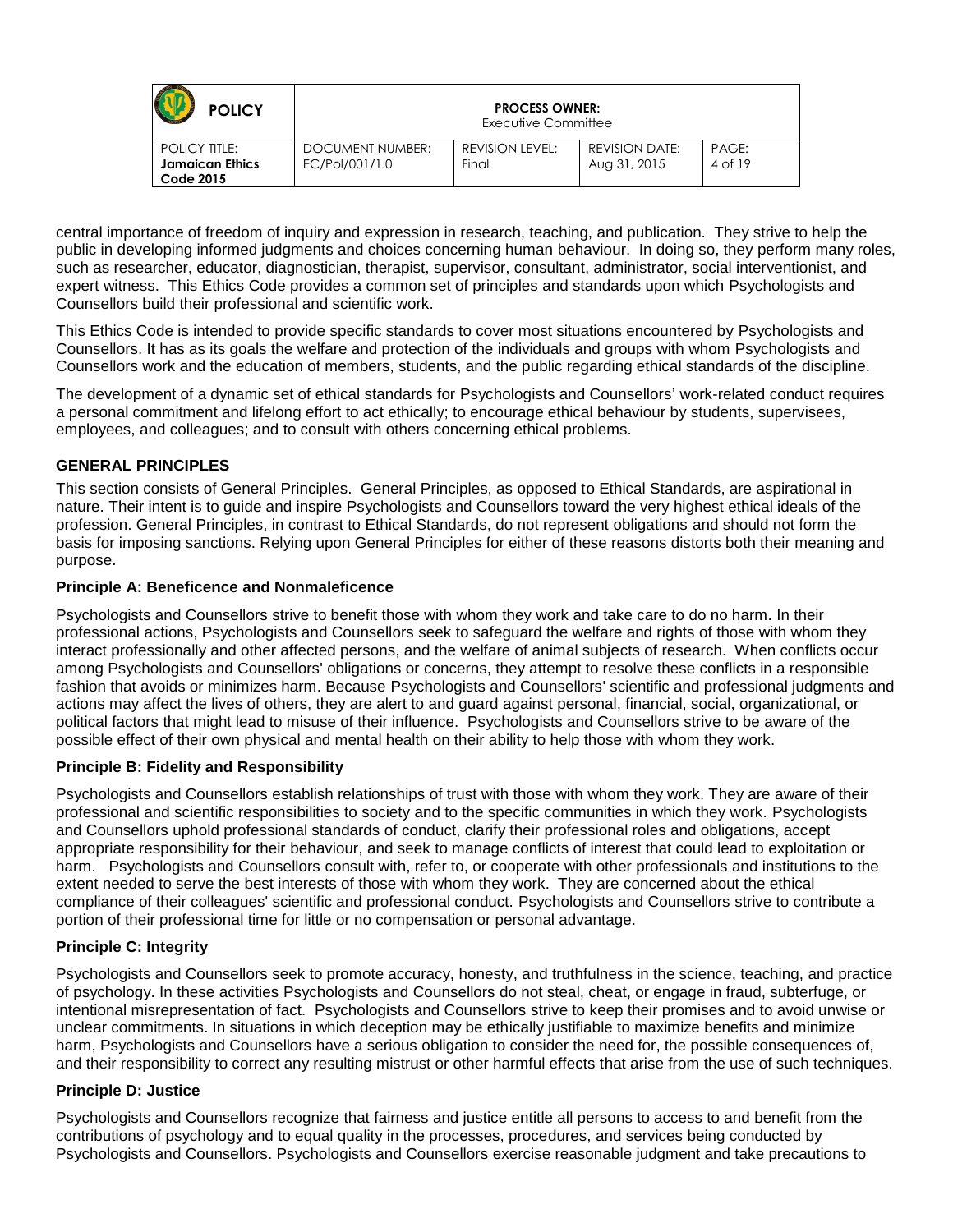| <b>POLICY</b>                                               | <b>PROCESS OWNER:</b><br>Executive Committee |                          |                                       |                  |
|-------------------------------------------------------------|----------------------------------------------|--------------------------|---------------------------------------|------------------|
| <b>POLICY TITLE:</b><br><b>Jamaican Ethics</b><br>Code 2015 | DOCUMENT NUMBER:<br>EC/Pol/001/1.0           | REVISION LEVEL:<br>Final | <b>REVISION DATE:</b><br>Aug 31, 2015 | PAGE:<br>5 of 19 |

ensure that their potential biases, the boundaries of their competence, and the limitations of their expertise do not lead to or condone unjust practices.

## <span id="page-4-0"></span>**Principle E: Respect for People's Rights and Dignity**

Psychologists and Counsellors respect the dignity and worth of all people, and the rights of individuals to privacy, confidentiality, and self-determination. Psychologists and Counsellors are aware that special safeguards may be necessary to protect the rights and welfare of persons or communities whose vulnerabilities impair autonomous decision making. Psychologists and Counsellors are aware of and respect cultural, individual, and role differences, including those based on age, gender, gender identity, race, ethnicity, culture, national origin, religion, sexual orientation, disability, language, and socioeconomic status and consider these factors when working with members of such groups. Psychologists and Counsellors try to eliminate the effect on their work of biases based on those factors, and they do not knowingly participate in or condone activities of others based upon such prejudices.

### <span id="page-4-1"></span>**ETHICAL STANDARDS**

### <span id="page-4-2"></span>**1. Resolving Ethical Issues**

### <span id="page-4-3"></span>**1.01 Misuse of Psychologists and Counsellors' Work**

If Psychologists and Counsellors learn of misuse or misrepresentation of their work, they take reasonable steps to correct or minimize the misuse or misrepresentation.

### <span id="page-4-4"></span>**1.02a Conflicts Between Ethics and Law, Regulations, or Other Governing Legal Authority**

If Psychologists and Counsellors' ethical responsibilities conflict with law, regulations, other governing legal authority, Psychologists and Counsellors make known their commitment to the Ethics Code and take steps to resolve the conflict. If the conflict is unresolvable via such means, Psychologists and Counsellors may adhere to the requirements of the law, regulations, or other governing legal authority.

#### **1.02b Conflicts Between Psychologist's Ethics Code and Other Ethics Codes of Other Professional Bodies**

If Psychologists and Counsellors' ethical code conflicts with other professional bodies with whom they work, conduct research, teach or liaise, Psychologists and Counsellors make known their commitment to the Ethics Code and take steps to resolve the conflict through appropriate consultation with other colleagues and with the Jamaican Psychology Board / Society.

#### <span id="page-4-5"></span>**1.03 Conflicts Between Ethics and Organizational Demands**

If the demands of an organization with which Psychologists and Counsellors are affiliated or for whom they are working conflict with this Ethics Code, Psychologists and Counsellors clarify the nature of the conflict, make known their commitment to the Ethics Code, and to the extent feasible, resolve the conflict in a way that permits adherence to the Ethics Code.

#### <span id="page-4-6"></span>**1.04 Informal Resolution of Ethical Violations**

When Psychologists and Counsellors believe that there may have been an ethical violation by another psychologist, they attempt to resolve the issue by bringing it to the attention of that individual, if an informal resolution appears appropriate and the intervention does not violate any confidentiality rights that may be involved. (See also Standards 1.02, Conflicts Between Ethics and Law, Regulations, or Other Governing Legal Authority, and 1.03, Conflicts Between Ethics and Organizational Demands.)

#### <span id="page-4-7"></span>**1.05 Reporting Ethical Violations**

If an apparent ethical violation has substantially harmed or is likely to substantially harm a person or organization and is not appropriate for informal resolution under Standard 1.04, Informal Resolution of Ethical Violations, or is not resolved properly in that fashion, Psychologists and Counsellors take further action appropriate to the situation. Such action might include referral to committees on professional ethics, to the licensing boards (Jamaican Psychology Board), or to the appropriate institutional authorities. This standard does not apply when an intervention would violate confidentiality rights or when Psychologists and Counsellors have been retained to review the work of another psychologist whose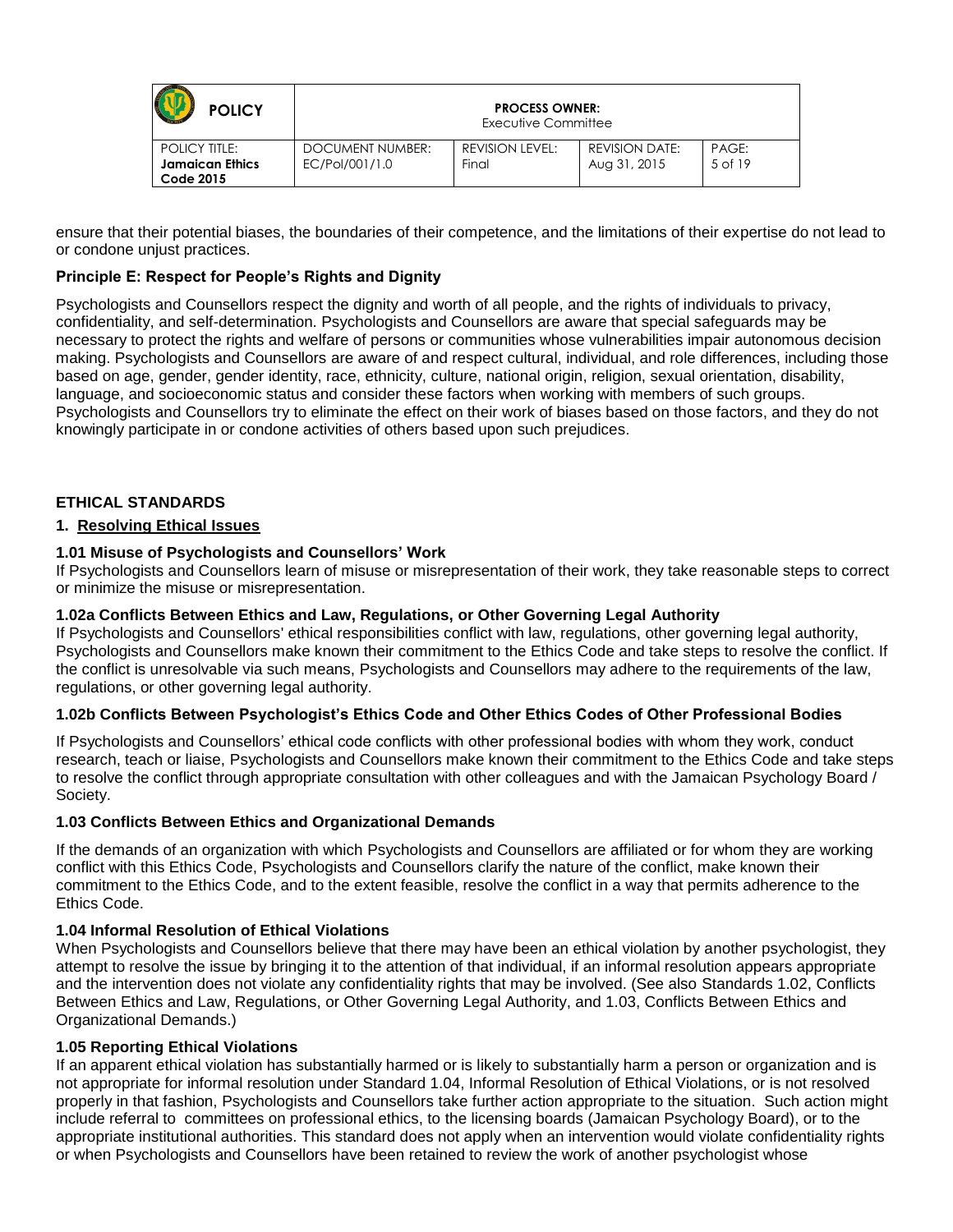| <b>POLICY</b>                                                      | <b>PROCESS OWNER:</b><br>Executive Committee |                          |                                       |                  |
|--------------------------------------------------------------------|----------------------------------------------|--------------------------|---------------------------------------|------------------|
| <b>POLICY TITLE:</b><br><b>Jamaican Ethics</b><br><b>Code 2015</b> | DOCUMENT NUMBER:<br>EC/Pol/001/1.0           | REVISION LEVEL:<br>Final | <b>REVISION DATE:</b><br>Aug 31, 2015 | PAGE:<br>6 of 19 |

professional conduct is in question. (See also Standard 1.02, Conflicts Between Ethics and Law, Regulations, or Other Governing Legal Authority.)

# <span id="page-5-0"></span>**1.06 Cooperating With Ethics Committees**

Psychologists and Counsellors cooperate in ethics investigations, proceedings, and resulting requirements of the Ministry of Health or Jamaican Psychology Board or any affiliated psychological association to which they belong. In doing so, they address any confidentiality issues. Failure to cooperate is itself an ethics violation. However, making a request for deferment of adjudication of an ethics complaint pending the outcome of litigation does not alone constitute noncooperation.

## <span id="page-5-1"></span>**1.07 Improper Complaints**

Psychologists and Counsellors do not file or encourage the filing of ethics complaints that are made with reckless disregard for or willful ignorance of facts that would disprove the allegation.

## <span id="page-5-2"></span>**1.08 Unfair Discrimination Against Complainants and Respondents**

Psychologists and Counsellors do not deny persons employment, advancement, admissions to academic or other programs, tenure, or promotion, based solely upon their having made or their being the subject of an ethics complaint. This does not preclude taking action based upon the outcome of such proceedings or considering other appropriate information.

# <span id="page-5-3"></span>**2. Competence**

# <span id="page-5-4"></span>**2.01 Boundaries of Competence**

(a) Psychologists and Counsellors provide services, teach, and conduct research with populations and in areas only within the boundaries of their competence, based on their education, training, supervised experience, consultation, study, or professional experience.

(b) Where scientific or professional knowledge in the discipline of psychology establishes that an understanding of factors associated with age, gender, gender identity, race, ethnicity, culture, national origin, religion, sexual orientation, disability, language, or socioeconomic status is essential for effective implementation of their services or research, Psychologists and Counsellors have or obtain the training, experience, consultation, or supervision necessary to ensure the competence of their services, or they make appropriate referrals, except as provided in Standard 2.02, Providing Services in Emergencies.

(c) Psychologists and Counsellors planning to provide services, teach, or conduct research involving populations, areas, techniques, or technologies new to them undertake relevant education, training, supervised experience, consultation, or study.

(d) When Psychologists and Counsellors are asked to provide services to individuals for whom appropriate mental health services are not available and for which Psychologists and Counsellors have not obtained the competence necessary, Psychologists and Counsellors with closely related prior training or experience may provide such services in order to ensure that services are not denied if they make a reasonable effort to obtain the competence required by using relevant research, training, consultation, or study.

(e) In those emerging areas in which generally recognized standards for preparatory training do not yet exist, Psychologists and Counsellors nevertheless take reasonable steps to ensure the competence of their work and to protect clients/patients, students, supervisees, research participants, organizational clients, and others from harm.

(f) When assuming forensic roles, Psychologists and Counsellors are or become reasonably familiar with the judicial or administrative rules governing their roles.

## <span id="page-5-5"></span>**2.02 Providing Services in Emergencies**

In emergencies, when Psychologists and Counsellors provide services to individuals for whom other mental health services are not available and for which Psychologists and Counsellors have not obtained the necessary training, Psychologists and Counsellors may provide such services in order to ensure that services are not denied. The services are discontinued as soon as the emergency has ended or appropriate services are available.

## <span id="page-5-6"></span>**2.03 Maintaining Competence**

Psychologists and Counsellors undertake ongoing efforts to develop and maintain their competence.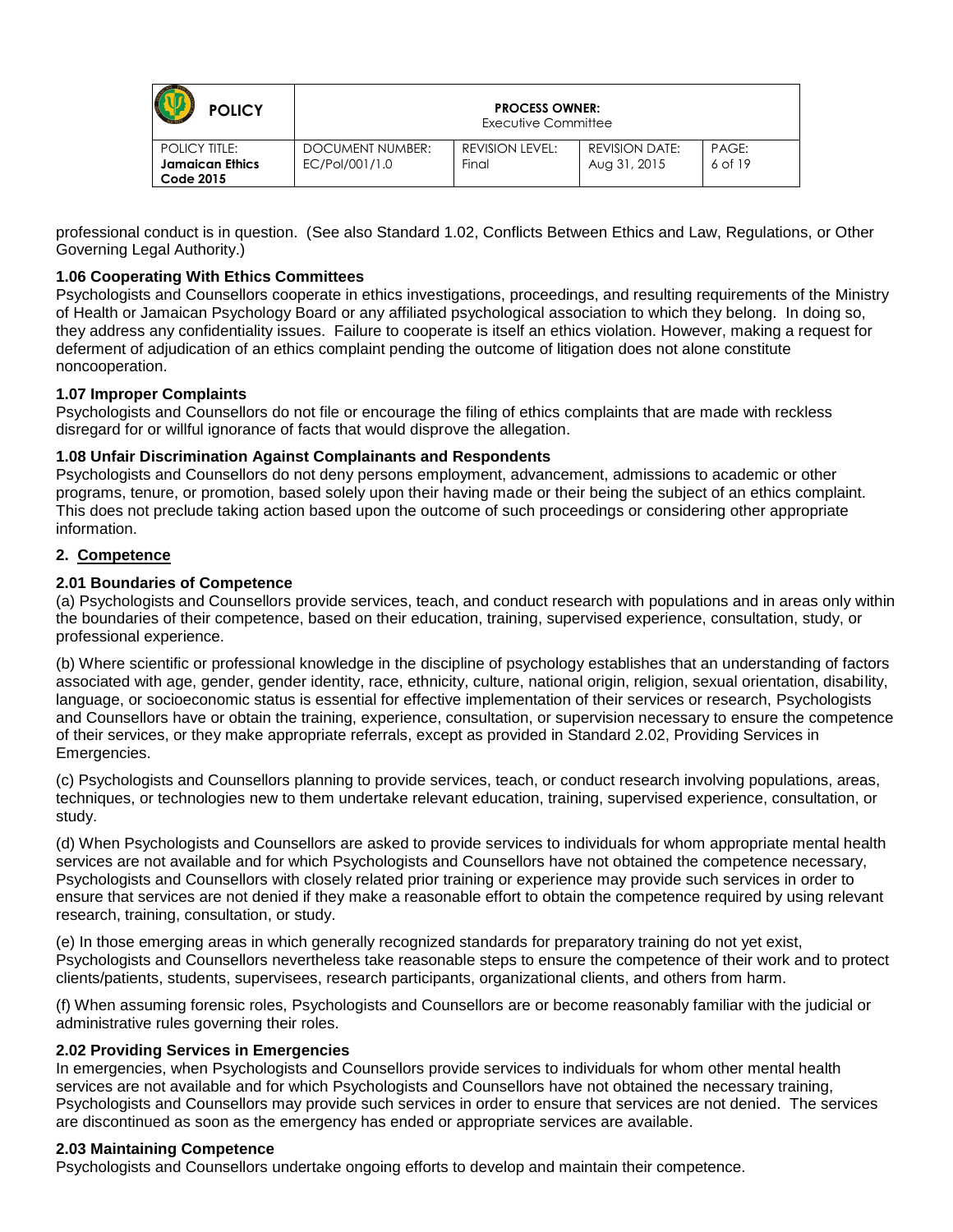| <b>POLICY</b>                                                      |                                    | <b>PROCESS OWNER:</b><br>Executive Committee |                                       |                  |  |
|--------------------------------------------------------------------|------------------------------------|----------------------------------------------|---------------------------------------|------------------|--|
| <b>POLICY TITLE:</b><br><b>Jamaican Ethics</b><br><b>Code 2015</b> | DOCUMENT NUMBER:<br>EC/Pol/001/1.0 | <b>REVISION LEVEL:</b><br>Final              | <b>REVISION DATE:</b><br>Aug 31, 2015 | PAGE:<br>7 of 19 |  |

### <span id="page-6-0"></span>**2.04 Bases for Scientific and Professional Judgments**

Psychologists and Counsellors' work is based upon established scientific and professional knowledge of the discipline. (See also Standards 2.01e, Boundaries of Competence, and 10.01b, Informed Consent to Therapy.)

#### <span id="page-6-1"></span>**2.05 Delegation of Work to Others**

Psychologists and Counsellors who delegate work to employees, supervisees, or research or teaching assistants or who use the services of others, such as interpreters, take reasonable steps to (1) avoid delegating such work to persons who have a multiple relationship with those being served that would likely lead to exploitation or loss of objectivity; (2) authorize only those responsibilities that such persons can be expected to perform competently on the basis of their education, training, or experience, either independently or with the level of supervision being provided; and (3) see that such persons perform these services competently. (See also Standards 2.02, Providing Services in Emergencies; 3.05, Multiple Relationships; 4.01, Maintaining Confidentiality; 9.01, Bases for Assessments; 9.02, Use of Assessments; 9.03, Informed Consent in Assessments; and 9.07, Assessment by Unqualified Persons.)

### <span id="page-6-2"></span>**2.06 Personal Problems and Conflicts**

(a) Psychologists and Counsellors refrain from initiating an activity when they know or should know that there is a substantial likelihood that their personal problems will prevent them from performing their work-related activities in a competent manner.

(b) When Psychologists and Counsellors become aware of personal problems that may interfere with their performing work-related duties adequately, they take appropriate measures, such as obtaining professional consultation or assistance, and determine whether they should limit, suspend, or terminate their work-related duties. (See also Standard 10.10, Terminating Therapy.)

## <span id="page-6-3"></span>**3. HUMAN RELATIONS**

## **3.01 Unfair Discrimination**

In their work-related activities, Psychologists and Counsellors do not engage in unfair discrimination based on age, gender, gender identity, race, ethnicity, culture, national origin, religion, sexual orientation, disability, socioeconomic status, or any basis proscribed by law.

#### **3.02 Sexual Harassment**

Psychologists and Counsellors do not engage in sexual harassment. Sexual harassment is sexual solicitation, physical advances, or verbal or nonverbal conduct that is sexual in nature, that occurs in connection with the psychologist's activities or roles as a psychologist, and that either (1) is unwelcome, is offensive, or creates a hostile workplace or educational environment, and the psychologist knows or is told this or (2) is sufficiently severe or intense to be abusive to a reasonable person in the context. Sexual harassment can consist of a single intense or severe act or of multiple persistent or pervasive acts. (See also Standard 1.08, Unfair Discrimination Against Complainants and Respondents.)

#### **3.03 Other Harassment**

Psychologists and Counsellors do not knowingly engage in behaviour that is harassing or demeaning to persons with whom they interact in their work based on factors such as those persons' age, gender, gender identity, race, ethnicity, culture, national origin, religion, sexual orientation, disability, language, or socioeconomic status.

#### **3.04 Avoiding Harm**

Psychologists and Counsellors take reasonable steps to avoid harming their clients/patients, students, supervisees, research participants, organizational clients, and others with whom they work, and to minimize harm where it is foreseeable and unavoidable.

#### **3.05 Multiple Relationships**

(a) A multiple relationship occurs when a psychologist or counsellor is in a professional role with a person and (1) at the same time is in another role with the same person, (2) at the same time is in a relationship with a person closely associated with or related to the person with whom the psychologist has the professional relationship, or (3) promises to enter into another relationship in the future with the person or a person closely associated with or related to the person.

 Psychologists and Counsellors refrain from entering into a multiple relationship if the multiple relationship could reasonably be expected to impair the psychologist's / counsellor's objectivity, competence, or effectiveness in performing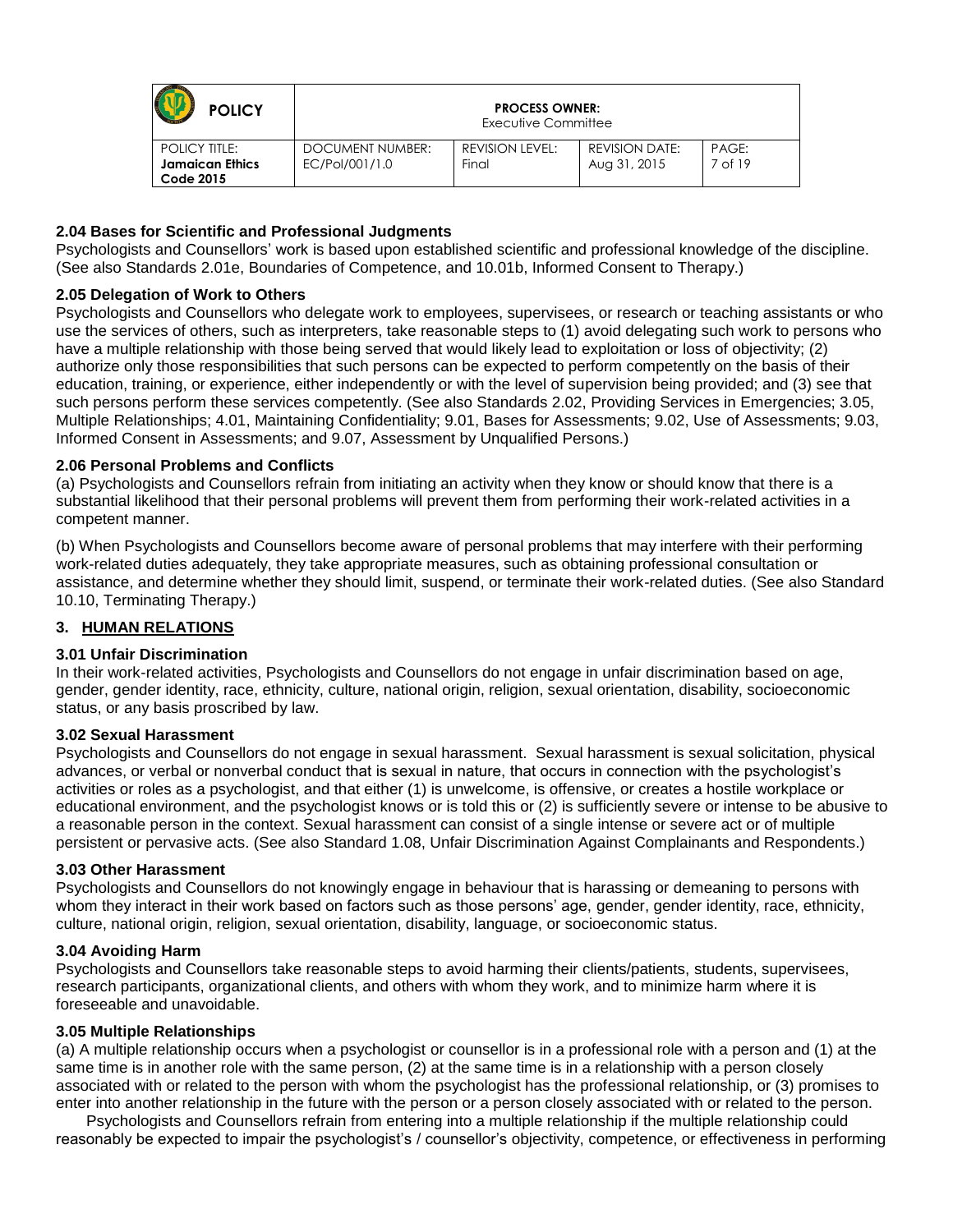| <b>POLICY</b>                                                      | <b>PROCESS OWNER:</b><br>Executive Committee |                          |                                       |                  |
|--------------------------------------------------------------------|----------------------------------------------|--------------------------|---------------------------------------|------------------|
| <b>POLICY TITLE:</b><br><b>Jamaican Ethics</b><br><b>Code 2015</b> | DOCUMENT NUMBER:<br>EC/Pol/001/1.0           | REVISION LEVEL:<br>Final | <b>REVISION DATE:</b><br>Aug 31, 2015 | PAGE:<br>8 of 19 |

his or her functions as a psychologist / counsellor, or otherwise risks exploitation or harm to the person with whom the professional relationship exists.

 Multiple relationships that would not reasonably be expected to cause impairment or risk exploitation or harm are not unethical.

(b) If a Psychologist or Counsellor finds that, due to unforeseen factors, a potentially harmful multiple relationship has arisen, the Psychologist or Counsellor takes reasonable steps to resolve it with due regard for the best interests of the affected person and maximal compliance with the Ethics Code.

(c) When Psychologists and Counsellors are required by law, institutional policy, or extraordinary circumstances to serve in more than one role in judicial or administrative proceedings, at the outset they clarify role expectations and the extent of confidentiality and thereafter as changes occur. (See also Standards 3.04, Avoiding Harm, and 3.07, Third-Party Requests for Services.)

### **3.06 Conflict of Interest**

Psychologists and Counsellors refrain from taking on a professional role when personal, scientific, professional, legal, financial, or other interests or relationships could reasonably be expected to (1) impair their objectivity, competence, or effectiveness in performing their functions as Psychologists and Counsellors or (2) expose the person or organization with whom the professional relationship exists to harm or exploitation.

### **3.07 Third-Party Requests for Services**

When Psychologists and Counsellors agree to provide services to a person or entity at the request of a third party, Psychologists and Counsellors attempt to clarify at the outset of the service the nature of the relationship with all individuals or organizations involved. This clarification includes the role of the psychologist (e.g., therapist, consultant, diagnostician, or expert witness), an identification of who is the client, the probable uses of the services provided or the information obtained, and the fact that there may be limits to confidentiality. (See also Standards 3.05, Multiple Relationships, and 4.02, Discussing the Limits of Confidentiality.)

#### **3.08 Exploitative Relationships**

Psychologists and Counsellors do not exploit persons over whom they have supervisory, evaluative, or other authority such as clients/patients, students, supervisees, research participants, and employees. (See also Standards 3.05, Multiple Relationships; 6.04, Fees and Financial Arrangements; 6.05, Barter With Clients/Patients; 7.07, Sexual Relationships With Students and Supervisees; 10.05, Sexual Intimacies With Current Therapy Clients/Patients; 10.06, Sexual Intimacies With Relatives or Significant Others of Current Therapy Clients/Patients; 10.07, Therapy With Former Sexual Partners; and 10.08, Sexual Intimacies With Former Therapy Clients/Patients.)

### **3.09 Cooperation With Other Professionals**

When indicated and professionally appropriate, Psychologists and Counsellors cooperate with other professionals in order to serve their clients/patients effectively and appropriately. (See also Standard 4.05, Disclosures.)

#### **3.10 Informed Consent**

(a) When Psychologists and Counsellors conduct research or provide assessment, therapy, counseling, or consulting services in person or via electronic transmission or other forms of communication, they obtain the informed consent of the individual or individuals using language that is reasonably understandable to that person or persons except when conducting such activities without consent is mandated by law or governmental regulation or as otherwise provided in this Ethics Code. (See also Standards 8.02, Informed Consent to Research; 9.03, Informed Consent in Assessments; and 10.01, Informed Consent to Therapy.)

(b) For persons who are legally incapable of giving informed consent, Psychologists and Counsellors nevertheless (1) provide an appropriate explanation, (2) seek the individual's assent, (3) consider such persons' preferences and best interests, and (4) obtain appropriate permission from a legally authorized person, if such substitute consent is permitted or required by law. When consent by a legally authorized person is not permitted or required by law, Psychologists and Counsellors take reasonable steps to protect the individual's rights and welfare.

(c) When psychological services are court ordered or otherwise mandated, Psychologists and Counsellors inform the individual of the nature of the anticipated services, including whether the services are court ordered or mandated and any limits of confidentiality, before proceeding.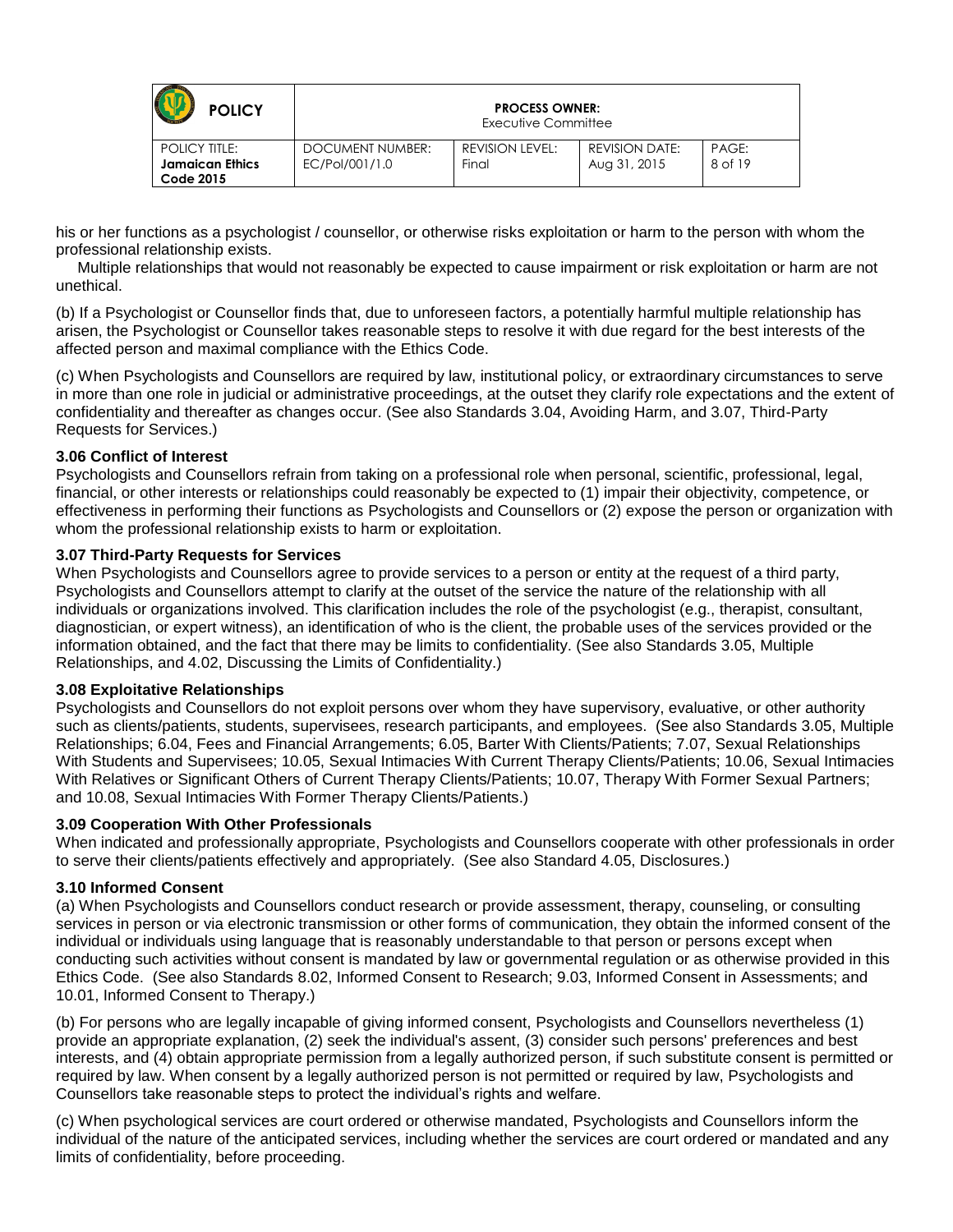| <b>POLICY</b>                                                      |                                    | <b>PROCESS OWNER:</b><br>Executive Committee |                                       |                  |  |
|--------------------------------------------------------------------|------------------------------------|----------------------------------------------|---------------------------------------|------------------|--|
| <b>POLICY TITLE:</b><br><b>Jamaican Ethics</b><br><b>Code 2015</b> | DOCUMENT NUMBER:<br>EC/Pol/001/1.0 | <b>REVISION LEVEL:</b><br>Final              | <b>REVISION DATE:</b><br>Aug 31, 2015 | PAGE:<br>9 of 19 |  |

(d) Psychologists and Counsellors appropriately document written or oral consent, permission, and assent. (See also Standards 8.02, Informed Consent to Research; 9.03, Informed Consent in Assessments; and 10.01, Informed Consent to Therapy.)

## **3.11 Psychological and Counselling Services Delivered To or Through Organizations**

(a) Psychologists and Counsellors delivering services to or through organizations provide information beforehand to clients and when appropriate those directly affected by the services about (1) the nature and objectives of the services, (2) the intended recipients, (3) which of the individuals are clients, (4) the relationship the psychologist will have with each person and the organization, (5) the probable uses of services provided and information obtained, (6) who will have access to the information, and (7) limits of confidentiality. As soon as feasible, they provide information about the results and conclusions of such services to appropriate persons.

(b) If Psychologists and Counsellors will be precluded by law or by organizational roles from providing such information to particular individuals or groups, they so inform those individuals or groups at the outset of the service.

# **3.12 Interruption of Psychological Services**

Unless otherwise covered by contract, Psychologists and Counsellors make reasonable efforts to plan for facilitating services in the event that psychological services are interrupted by factors such as the psychologist's illness, death, unavailability, relocation, or retirement or by the client's/patient's relocation or financial limitations. (See also Standard 6.02c, Maintenance, Dissemination, and Disposal of Confidential Records of Professional and Scientific Work.)

## <span id="page-8-0"></span>**Privacy And Confidentiality**

# <span id="page-8-1"></span>**4.01 Maintaining Confidentiality**

Psychologists and Counsellors have a primary obligation and take reasonable precautions to protect confidential information obtained through or stored in any medium, recognizing that the extent and limits of confidentiality may be regulated by law or established by institutional rules or professional or scientific relationship. (See also Standard 2.05, Delegation of Work to Others.)

## <span id="page-8-2"></span>**4.02 Discussing the Limits of Confidentiality**

(a) Psychologists and Counsellors discuss with persons (including, to the extent feasible, persons who are legally incapable of giving informed consent and their legal representatives) and organizations with whom they establish a scientific or professional relationship (1) the relevant limits of confidentiality and (2) the foreseeable uses of the information generated through their psychological activities. (See also Standard 3.10, Informed Consent.)

(b) Psychologists and Counsellors are ethically obligated to take some action and may have to break confidentiality when there is any suspicion of child abuse and this action must be in the best interest of the child. Psychologists and Counsellors must also adhere to the dictates of law where the reporting of child abuse is concerned (See also 1.02a, Conflicts with Ethics Code and Law).

(c) Unless it is not feasible or is contraindicated, the discussion of confidentiality occurs at the outset of the relationship and thereafter as new circumstances may warrant.

(d) Psychologists and Counsellors who offer services, products, or information via electronic transmission inform clients/patients of the risks to privacy and limits of confidentiality.

## <span id="page-8-3"></span>**4.03 Recording**

Before recording the voices or images of individuals to whom they provide services, Psychologists and Counsellors obtain permission from all such persons or their legal representatives. (See also Standards 8.03, Informed Consent for Recording Voices and Images in Research; 8.05, Dispensing With Informed Consent for Research; and 8.07, Deception in Research.)

## <span id="page-8-4"></span>**4.04 Minimizing Intrusions on Privacy**

(a) Psychologists and Counsellors include in written and oral reports and consultations, only information germane to the purpose for which the communication is made.

(b) Psychologists and Counsellors discuss confidential information obtained in their work only for appropriate scientific or professional purposes and only with persons clearly concerned with such matters.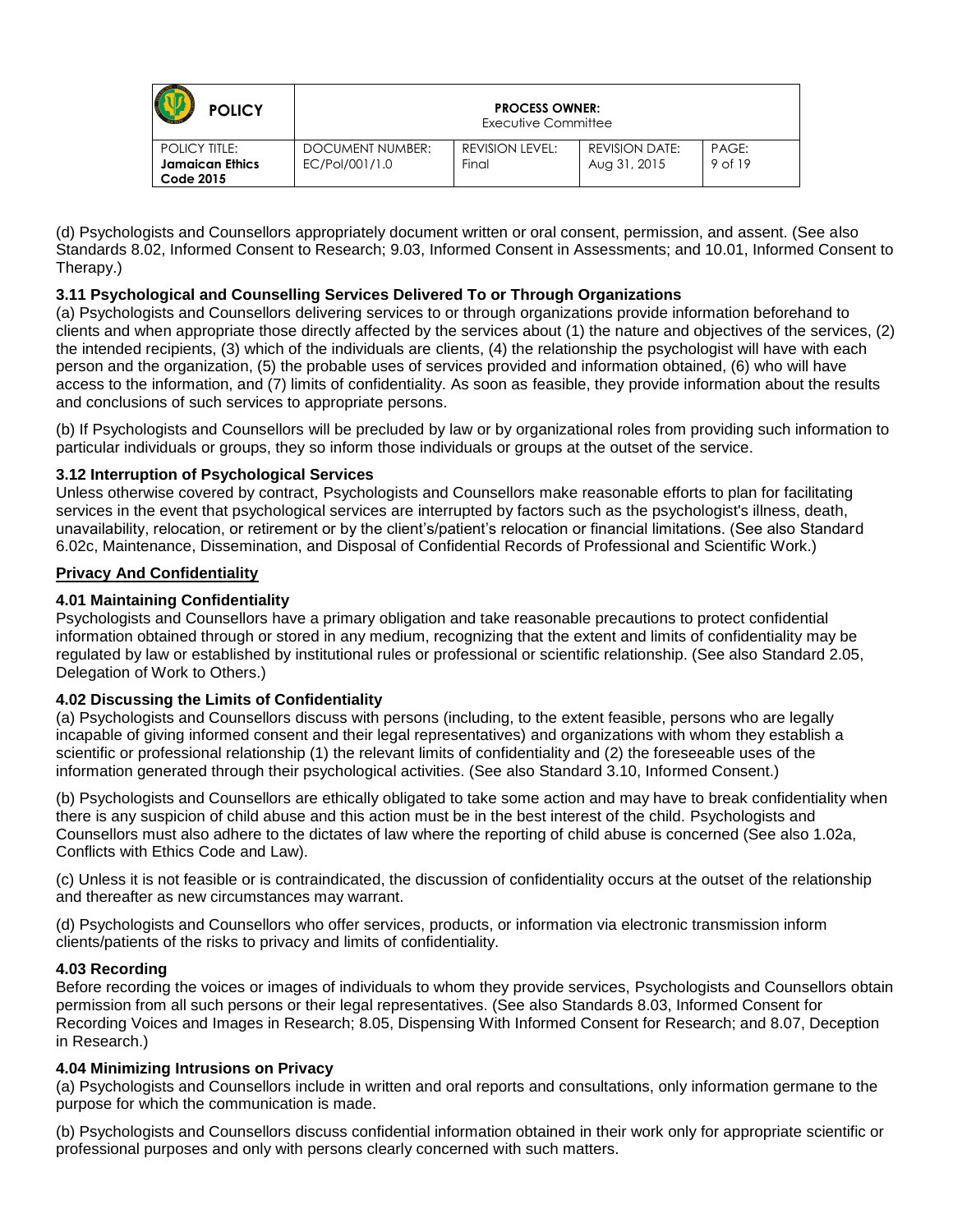| <b>POLICY</b>                                                      |                                    | <b>PROCESS OWNER:</b><br>Executive Committee |                                       |                       |  |
|--------------------------------------------------------------------|------------------------------------|----------------------------------------------|---------------------------------------|-----------------------|--|
| <b>POLICY TITLE:</b><br><b>Jamaican Ethics</b><br><b>Code 2015</b> | DOCUMENT NUMBER:<br>EC/Pol/001/1.0 | REVISION LEVEL:<br>Final                     | <b>REVISION DATE:</b><br>Aug 31, 2015 | PAGE:<br>$10$ of $19$ |  |

### <span id="page-9-0"></span>**4.05 Disclosures**

(a) Psychologists and Counsellors may disclose confidential information with the appropriate consent of the organizational client, the individual client/patient, or another legally authorized person on behalf of the client/patient unless prohibited by law.

(b) Psychologists and Counsellors disclose confidential information without the consent of the individual only as mandated by law, or where permitted by law for a valid purpose such as to (1) provide needed professional services; (2) obtain appropriate professional consultations; (3) protect the client/patient, psychologist, or others from harm; or (4) obtain payment for services from a client/patient, in which instance disclosure is limited to the minimum that is necessary to achieve the purpose. (See also Standard 6.04e, Fees and Financial Arrangements.)

### <span id="page-9-1"></span>**4.06 Consultations**

When consulting with colleagues, (1) Psychologists and Counsellors do not disclose confidential information that reasonably could lead to the identification of a client/patient, research participant, or other person or organization with whom they have a confidential relationship unless they have obtained the prior consent of the person or organization or the disclosure cannot be avoided, and (2) they disclose information only to the extent necessary to achieve the purposes of the consultation. (See also Standard 4.01, Maintaining Confidentiality.)

## <span id="page-9-2"></span>**4.07 Use of Confidential Information for Didactic or Other Purposes**

Psychologists and Counsellors do not disclose in their writings, lectures, or other public media, confidential, personally identifiable information concerning their clients/patients, students, research participants, organizational clients, or other recipients of their services that they obtained during the course of their work, unless (1) they take reasonable steps to disguise the person or organization, (2) the person or organization has consented in writing, or (3) there is legal authorization for doing so.

## <span id="page-9-3"></span>**5. Advertising and Other Public Statements**

## <span id="page-9-4"></span>**5.01 Avoidance of False or Deceptive Statements**

(a) Public statements include but are not limited to paid or unpaid advertising, product endorsements, grant applications, licensing applications, other credentialing applications, brochures, printed matter, directory listings, personal resumes or curricula vitae, or comments for use in media such as print or electronic transmission, statements in legal proceedings, lectures and public oral presentations, and published materials. Psychologists and Counsellors do not knowingly make public statements that are false, deceptive, or fraudulent concerning their research, practice, or other work activities or those of persons or organizations with which they are affiliated.

(b) Psychologists and Counsellors do not make false, deceptive, or fraudulent statements concerning (1) their training, experience, or competence; (2) their academic degrees; (3) their credentials; (4) their institutional or association affiliations; (5) their services; (6) the scientific or clinical basis for, or results or degree of success of, their services; (7) their fees; or (8) their publications or research findings.

(c) Psychologists and Counsellors claim degrees as credentials for their health services only if those degrees (1) were earned from an accredited educational institution or (2) were the basis for psychology licensure in the jurisdiction in which they practice.

#### <span id="page-9-5"></span>**5.02 Statements by Others**

(a) Psychologists and Counsellors who engage others to create or place public statements that promote their professional practice, products, or activities retain professional responsibility for such statements.

(b) Psychologists and Counsellors do not compensate employees of press, radio, television, or other communication media in return for publicity in a news item. (See also Standard 1.01, Misuse of Psychologists and Counsellors' Work.)

(c) A paid advertisement relating to Psychologists and Counsellors' activities must be identified or clearly recognizable as such.

### <span id="page-9-6"></span>**5.03 Descriptions of Workshops and Non-Degree-Granting Educational Programs**

To the degree to which they exercise control, Psychologists and Counsellors responsible for announcements, catalogs, brochures, or advertisements describing workshops, seminars, or other non-degree-granting educational programs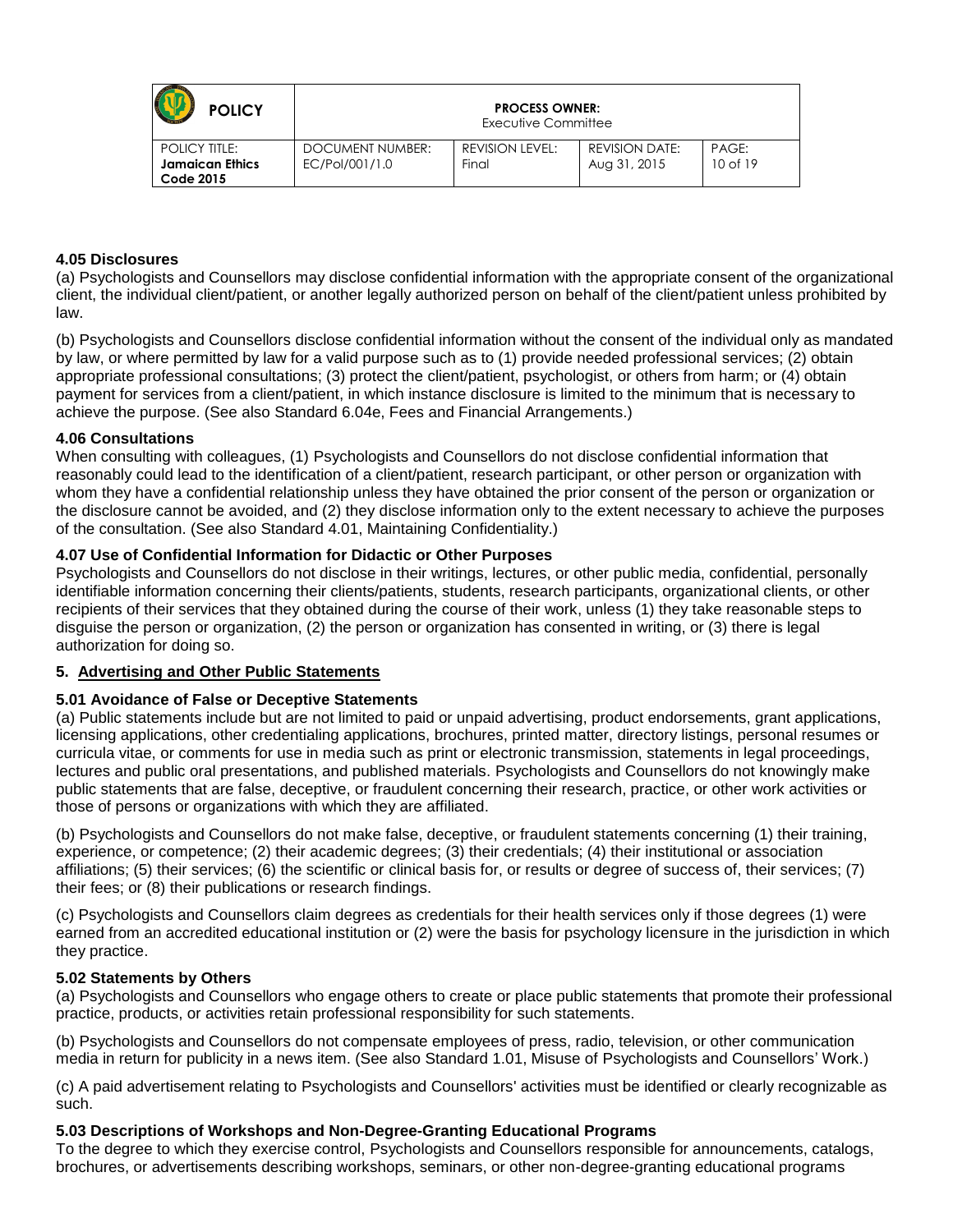| <b>POLICY</b>                                                      | <b>PROCESS OWNER:</b><br>Executive Committee |                          |                                       |                       |
|--------------------------------------------------------------------|----------------------------------------------|--------------------------|---------------------------------------|-----------------------|
| <b>POLICY TITLE:</b><br><b>Jamaican Ethics</b><br><b>Code 2015</b> | DOCUMENT NUMBER:<br>EC/Pol/001/1.0           | REVISION LEVEL:<br>Final | <b>REVISION DATE:</b><br>Aug 31, 2015 | PAGE:<br>$11$ of $19$ |

ensure that they accurately describe the audience for which the program is intended, the educational objectives, the presenters, and the fees involved.

### <span id="page-10-0"></span>**5.04 Media Presentations**

When Psychologists and Counsellors provide public advice or comment via print, internet, or other electronic transmission, they take precautions to ensure that statements (1) are based on their professional knowledge, training, or experience in accord with appropriate psychological literature and practice; (2) are otherwise consistent with this Ethics Code; and (3) do not indicate that a professional relationship has been established with the recipient. (See also Standard 2.04, Bases for Scientific and Professional Judgments.)

### <span id="page-10-1"></span>**5.05 Testimonials**

Psychologists and Counsellors do not solicit testimonials from current therapy clients/patients or other persons who because of their particular circumstances are vulnerable to undue influence.

#### <span id="page-10-2"></span>**5.06 In-Person Solicitation**

Psychologists and Counsellors do not engage, directly or through agents, in uninvited in-person solicitation of business from actual or potential therapy clients/patients or other persons who because of their particular circumstances are vulnerable to undue influence. However, this prohibition does not preclude (1) attempting to implement appropriate collateral contacts for the purpose of benefiting an already engaged therapy client/patient or (2) providing disaster or community outreach services.

## <span id="page-10-3"></span>**6. Record Keeping and Fees**

## **6.01 Documentation of Professional and Scientific Work and Maintenance of Records**

Psychologists and Counsellors create, and to the extent the records are under their control, maintain, disseminate, store, retain, and dispose of records and data relating to their professional and scientific work in order to (1) facilitate provision of services later by them or by other professionals, (2) allow for replication of research design and analyses, (3) meet institutional requirements, (4) ensure accuracy of billing and payments, and (5) ensure compliance with law. (See also Standard 4.01, Maintaining Confidentiality.)

#### **6.02 Maintenance, Dissemination, and Disposal of Confidential Records of Professional and Scientific Work**

(a) Psychologists and Counsellors maintain confidentiality in creating, storing, accessing, transferring, and disposing of records under their control, whether these are written, automated, or in any other medium. (See also Standards 4.01, Maintaining Confidentiality, and 6.01, Documentation of Professional and Scientific Work and Maintenance of Records.)

(b) If confidential information concerning recipients of psychological services is entered into databases or systems of records available to persons whose access has not been consented to by the recipient, Psychologists and Counsellors use coding or other techniques to avoid the inclusion of personal identifiers.

(c) Psychologists and Counsellors make plans in advance to facilitate the appropriate transfer and to protect the confidentiality of records and data in the event of Psychologists and Counsellors' withdrawal from positions or practice. (See also Standards 3.12, Interruption of Psychological Services, and 10.09, Interruption of Therapy.)

#### **6.03 Withholding Records for Nonpayment**

Psychologists and Counsellors may not withhold records under their control that are requested and needed for a client's/patient's emergency treatment solely because payment has not been received.

#### **6.04 Fees and Financial Arrangements**

(a) As early as is feasible in a professional or scientific relationship, Psychologists and Counsellors and recipients of psychological services reach an agreement specifying compensation and billing arrangements.

(b) Psychologists and Counsellors' fee practices are consistent with law.

(c) Psychologists and Counsellors do not misrepresent their fees.

(d) If limitations to services can be anticipated because of limitations in financing, this is discussed with the recipient of services as early as is feasible. (See also Standards 10.09, Interruption of Therapy, and 10.10, Terminating Therapy.)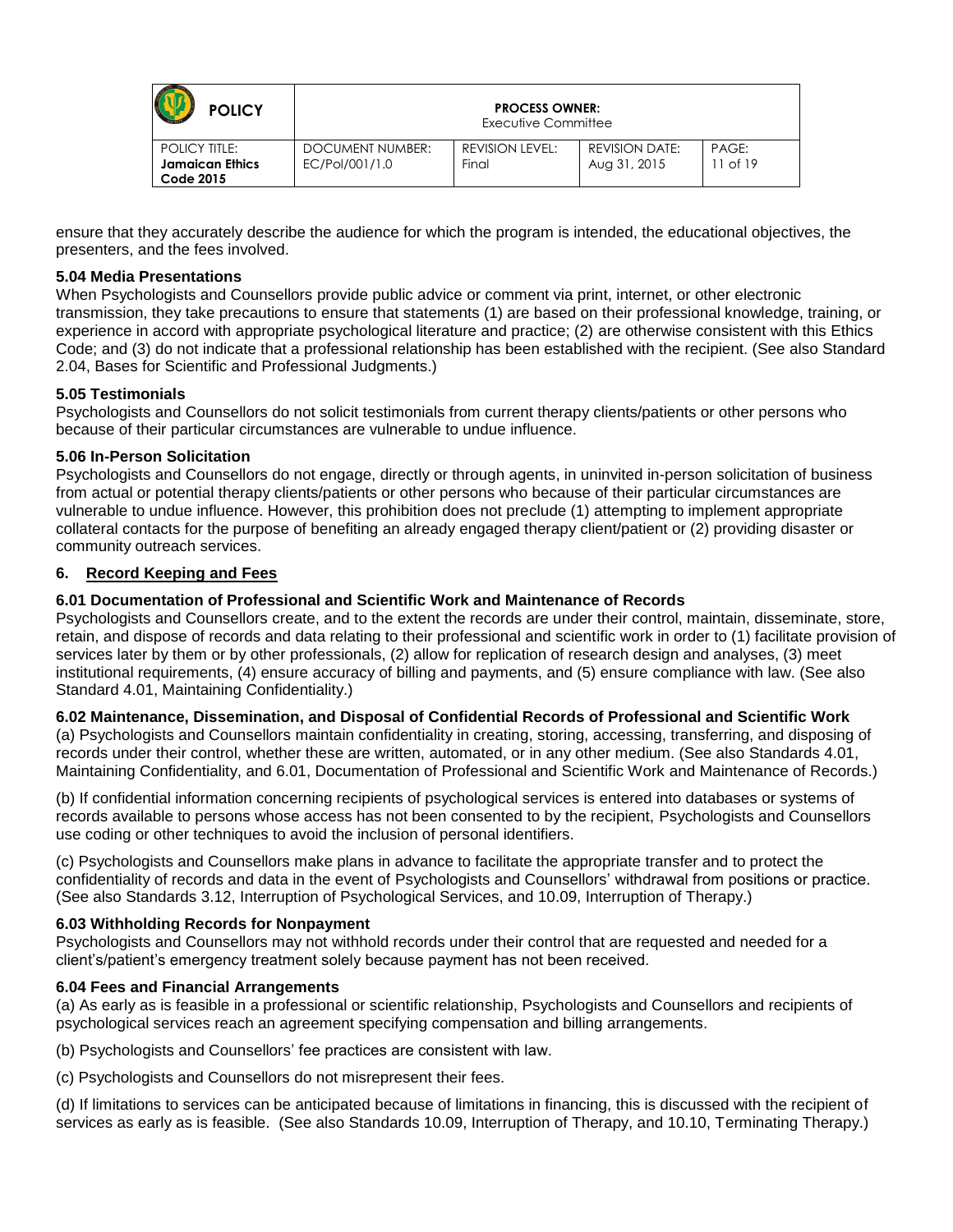| <b>POLICY</b>                                                      | <b>PROCESS OWNER:</b><br>Executive Committee |                                 |                                       |                   |
|--------------------------------------------------------------------|----------------------------------------------|---------------------------------|---------------------------------------|-------------------|
| <b>POLICY TITLE:</b><br><b>Jamaican Ethics</b><br><b>Code 2015</b> | DOCUMENT NUMBER:<br>EC/Pol/001/1.0           | <b>REVISION LEVEL:</b><br>Final | <b>REVISION DATE:</b><br>Aug 31, 2015 | PAGE:<br>12 of 19 |

(e) If the recipient of services does not pay for services as agreed, and if Psychologists and Counsellors intend to use collection agencies or legal measures to collect the fees, Psychologists and Counsellors first inform the person that such measures will be taken and provide that person an opportunity to make prompt payment. (See also Standards 4.05, Disclosures; 6.03, Withholding Records for Nonpayment; and 10.01, Informed Consent to Therapy.)

## **6.05 Barter With Clients/Patients**

Barter is the acceptance of goods, services, or other nonmonetary remuneration from clients/patients in return for psychological services. Psychologists and Counsellors may barter only if (1) it is not clinically contraindicated, and (2) the resulting arrangement is not exploitative. (See also Standards 3.05, Multiple Relationships, and 6.04, Fees and Financial Arrangements.)

# **6.06 Accuracy in Reports to Payors and Funding Sources**

In their reports to payors for services or sources of research funding, Psychologists and Counsellors take reasonable steps to ensure the accurate reporting of the nature of the service provided or research conducted, the fees, charges, or payments, and where applicable, the identity of the provider, the findings, and the diagnosis. (See also Standards 4.01, Maintaining Confidentiality; 4.04, Minimizing Intrusions on Privacy; and 4.05, Disclosures.)

# **6.07 Referrals and Fees**

When Psychologists and Counsellors pay, receive payment from, or divide fees with another professional, other than in an employer-employee relationship, the payment to each is based on the services provided (clinical, consultative, administrative, or other) and is not based on the referral itself. (See also Standard 3.09, Cooperation With Other Professionals.)

# <span id="page-11-0"></span>**7. Education and Training**

## <span id="page-11-1"></span>**7.01 Design of Education and Training Programs**

Psychologists and Counsellors responsible for education and training programs take reasonable steps to ensure that the programs are designed to provide the appropriate knowledge and proper experiences, and to meet the requirements for licensure, certification, or other goals for which claims are made by the program. (See also Standard 5.03, Descriptions of Workshops and Non-Degree-Granting Educational Programs.)

## <span id="page-11-2"></span>**7.02 Descriptions of Education and Training Programs**

Psychologists and Counsellors responsible for education and training programs take reasonable steps to ensure that there is a current and accurate description of the program content (including participation in required course- or programrelated counseling, psychotherapy, experiential groups, consulting projects, or community service), training goals and objectives, stipends and benefits, and requirements that must be met for satisfactory completion of the program. This information must be made readily available to all interested parties.

## <span id="page-11-3"></span>**7.03 Accuracy in Teaching**

(a) Psychologists and Counsellors take reasonable steps to ensure that course syllabi are accurate regarding the subject matter to be covered, bases for evaluating progress, and the nature of course experiences. This standard does not preclude an instructor from modifying course content or requirements when the instructor considers it pedagogically necessary or desirable, so long as students are made aware of these modifications in a manner that enables them to fulfill course requirements. (See also Standard 5.01, Avoidance of False or Deceptive Statements.)

(b) When engaged in teaching or training, Psychologists and Counsellors present psychological information accurately. (See also Standard 2.03, Maintaining Competence.)

## <span id="page-11-4"></span>**7.04 Student Disclosure of Personal Information**

Psychologists and Counsellors do not require students or supervisees to disclose personal information in course- or program-related activities, either orally or in writing, regarding sexual history, history of abuse and neglect, psychological treatment, and relationships with parents, peers, and spouses or significant others except if (1) the program or training facility has clearly identified this requirement in its admissions and program materials or (2) the information is necessary to evaluate or obtain assistance for students whose personal problems could reasonably be judged to be preventing them from performing their training- or professionally related activities in a competent manner or posing a threat to the students or others.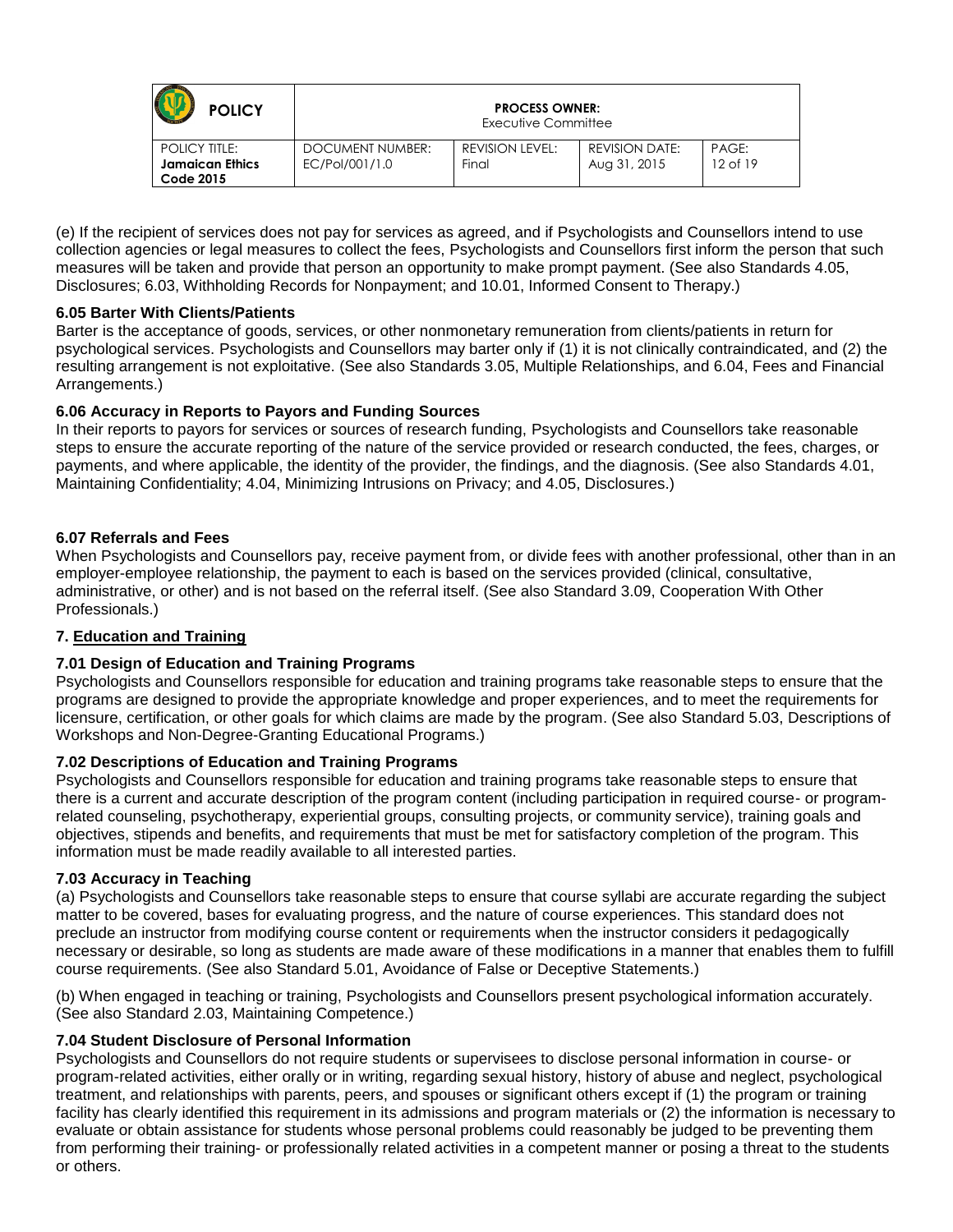| <b>POLICY</b>                                                      | <b>PROCESS OWNER:</b><br>Executive Committee |                          |                                       |                   |
|--------------------------------------------------------------------|----------------------------------------------|--------------------------|---------------------------------------|-------------------|
| <b>POLICY TITLE:</b><br><b>Jamaican Ethics</b><br><b>Code 2015</b> | DOCUMENT NUMBER:<br>EC/Pol/001/1.0           | REVISION LEVEL:<br>Final | <b>REVISION DATE:</b><br>Aug 31, 2015 | PAGE:<br>13 of 19 |

## <span id="page-12-0"></span>**7.05 Mandatory Individual or Group Therapy**

(a) When individual or group therapy is a program or course requirement, Psychologists and Counsellors responsible for that program allow students in undergraduate and graduate programs the option of selecting such therapy from practitioners unaffiliated with the program. (See also Standard 7.02, Descriptions of Education and Training Programs.)

(b) Faculty who are or are likely to be responsible for evaluating students' academic performance do not themselves provide that therapy. (See also Standard 3.05, Multiple Relationships.)

## <span id="page-12-1"></span>**7.06 Assessing Student and Supervisee Performance**

(a) In academic and supervisory relationships, Psychologists and Counsellors establish a timely and specific process for providing feedback to students and supervisees. Information regarding the process is provided to the student at the beginning of supervision.

(b) Psychologists and Counsellors evaluate students and supervisees on the basis of their actual performance on relevant and established program requirements.

### <span id="page-12-2"></span>**7.07 Sexual Relationships With Students and Supervisees**

Psychologists and Counsellors do not engage in sexual relationships with students or supervisees who are in their department, agency, or training center or over whom Psychologists and Counsellors have or are likely to have evaluative authority. (See also Standard 3.05, Multiple Relationships.)

### <span id="page-12-3"></span>**8. Research and Publication**

### <span id="page-12-4"></span>**8.01 Institutional Approval**

When institutional approval is required, Psychologists and Counsellors provide accurate information about their research proposals and obtain approval prior to conducting the research. They conduct the research in accordance with the approved research protocol.

#### <span id="page-12-5"></span>**8.02 Informed Consent to Research**

(a) When obtaining informed consent as required in Standard 3.10, Informed Consent, Psychologists and Counsellors inform participants about (1) the purpose of the research, expected duration, and procedures; (2) their right to decline to participate and to withdraw from the research once participation has begun; (3) the foreseeable consequences of declining or withdrawing; (4) reasonably foreseeable factors that may be expected to influence their willingness to participate such as potential risks, discomfort, or adverse effects; (5) any prospective research benefits; (6) limits of confidentiality; (7) incentives for participation; and (8) whom to contact for questions about the research and research participants' rights. They provide opportunity for the prospective participants to ask questions and receive answers. (See also Standards 8.03, Informed Consent for Recording Voices and Images in Research; 8.05, Dispensing With Informed Consent for Research; and 8.07, Deception in Research.)

(b) Psychologists and Counsellors conducting intervention research involving the use of experimental treatments clarify to participants at the outset of the research (1) the experimental nature of the treatment; (2) the services that will or will not be available to the control group(s) if appropriate; (3) the means by which assignment to treatment and control groups will be made; (4) available treatment alternatives if an individual does not wish to participate in the research or wishes to withdraw once a study has begun; and (5) compensation for or monetary costs of participating including, if appropriate, whether reimbursement from the participant or a third-party payor will be sought. (See also Standard 8.02a, Informed Consent to Research.)

#### <span id="page-12-6"></span>**8.03 Informed Consent for Recording Voices and Images in Research**

<span id="page-12-7"></span>Psychologists and Counsellors obtain informed consent from research participants prior to recording their voices or images for data collection unless (1) the research consists solely of naturalistic observations in public places, and it is not anticipated that the recording will be used in a manner that could cause personal identification or harm, or (2) the research design includes deception, and consent for the use of the recording is obtained during debriefing. (See also Standard 8.07, Deception in Research.)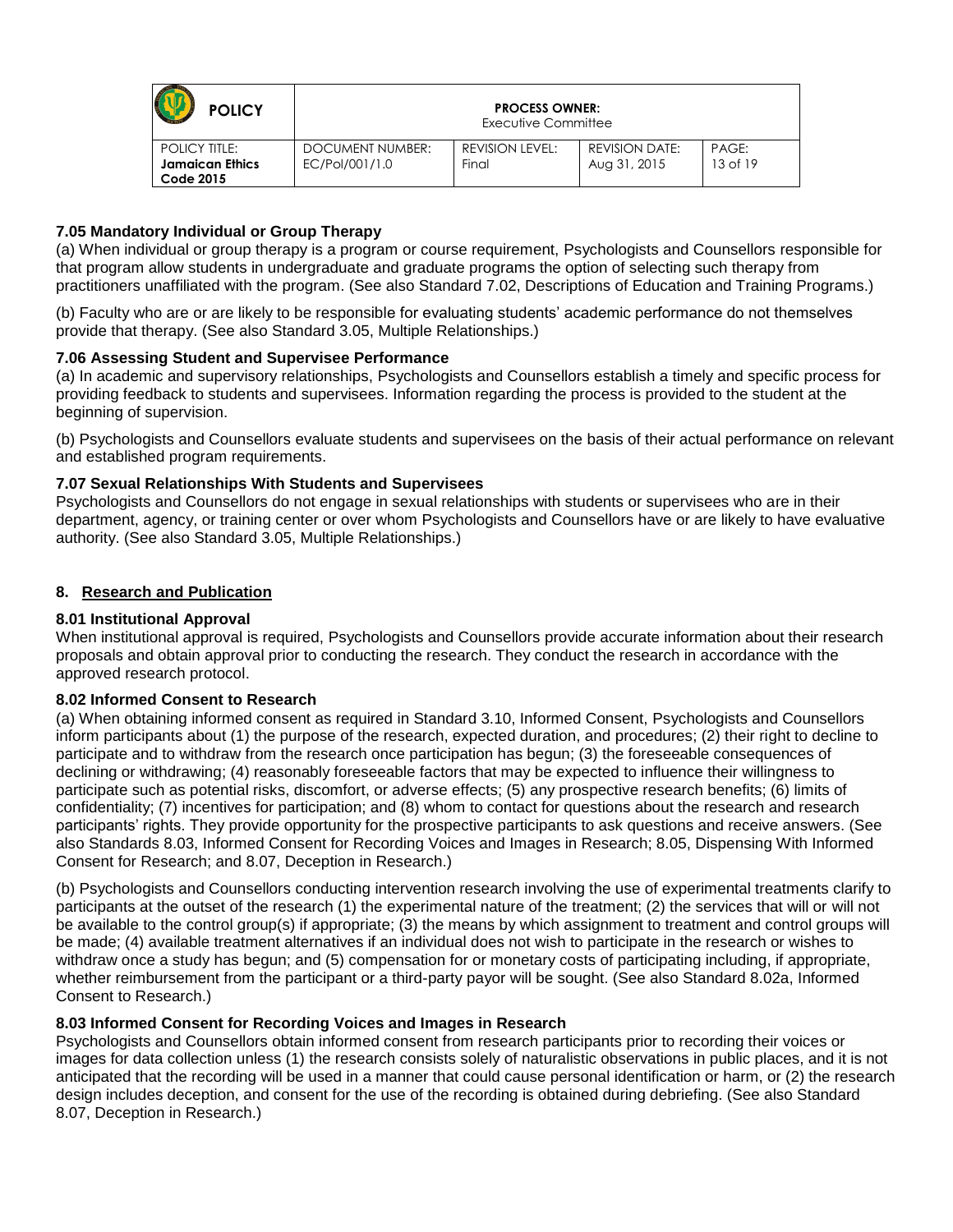| <b>POLICY</b>                                                      | <b>PROCESS OWNER:</b><br>Executive Committee |                          |                                       |                   |
|--------------------------------------------------------------------|----------------------------------------------|--------------------------|---------------------------------------|-------------------|
| <b>POLICY TITLE:</b><br><b>Jamaican Ethics</b><br><b>Code 2015</b> | DOCUMENT NUMBER:<br>EC/Pol/001/1.0           | REVISION LEVEL:<br>Final | <b>REVISION DATE:</b><br>Aug 31, 2015 | PAGE:<br>14 of 19 |

## **8.04 Client/Patient, Student, and Subordinate Research Participants**

(a) When Psychologists and Counsellors conduct research with clients/patients, students, or subordinates as participants, Psychologists and Counsellors take steps to protect the prospective participants from adverse consequences of declining or withdrawing from participation.

(b) When research participation is a course requirement or an opportunity for extra credit, the prospective participant is given the choice of equitable alternative activities.

## <span id="page-13-0"></span>**8.05 Dispensing With Informed Consent for Research**

Psychologists and Counsellors may dispense with informed consent only (1) where research would not reasonably be assumed to create distress or harm and involves (a) the study of normal educational practices, curricula, or classroom management methods conducted in educational settings; (b) only anonymous questionnaires, naturalistic observations, or archival research for which disclosure of responses would not place participants at risk of criminal or civil liability or damage their financial standing, employability, or reputation, and confidentiality is protected; or (c) the study of factors related to job or organization effectiveness conducted in organizational settings for which there is no risk to participants' employability, and confidentiality is protected or (2) where otherwise permitted by law or federal or institutional regulations.

## <span id="page-13-1"></span>**8.06 Offering Inducements for Research Participation**

(a) Psychologists and Counsellors make reasonable efforts to avoid offering excessive or inappropriate financial or other inducements for research participation when such inducements are likely to coerce participation.

(b) When offering professional services as an inducement for research participation, Psychologists and Counsellors clarify the nature of the services, as well as the risks, obligations, and limitations. (See also Standard 6.05, Barter With Clients/Patients.)

## <span id="page-13-2"></span>**8.07 Deception in Research**

(a) Psychologists and Counsellors do not conduct a study involving deception unless they have determined that the use of deceptive techniques is justified by the study's significant prospective scientific, educational, or applied value and that effective nondeceptive alternative procedures are not feasible.

(b) Psychologists and Counsellors do not deceive prospective participants about research that is reasonably expected to cause physical pain or severe emotional distress.

(c) Psychologists and Counsellors explain any deception that is an integral feature of the design and conduct of an experiment to participants as early as is feasible, preferably at the conclusion of their participation, but no later than at the conclusion of the data collection, and permit participants to withdraw their data. (See also Standard 8.08, Debriefing.)

#### <span id="page-13-3"></span>**8.08 Debriefing**

(a) Psychologists and Counsellors provide a prompt opportunity for participants to obtain appropriate information about the nature, results, and conclusions of the research, and they take reasonable steps to correct any misconceptions that participants may have of which the Psychologists and Counsellors are aware.

(b) If scientific or humane values justify delaying or withholding this information, Psychologists and Counsellors take reasonable measures to reduce the risk of harm.

(c) When Psychologists and Counsellors become aware that research procedures have harmed a participant, they take reasonable steps to minimize the harm.

## <span id="page-13-4"></span>**8.09 Humane Care and Use of Animals in Research**

(a) Psychologists and Counsellors acquire, care for, use, and dispose of animals in compliance with current local laws and regulations, and with professional standards.

(b) Psychologists and Counsellors trained in research methods and experienced in the care of laboratory animals supervise all procedures involving animals and are responsible for ensuring appropriate consideration of their comfort, health, and humane treatment.

(c) Psychologists and Counsellors ensure that all individuals under their supervision who are using animals have received instruction in research methods and in the care, maintenance, and handling of the species being used, to the extent appropriate to their role. (See also Standard 2.05, Delegation of Work to Others.)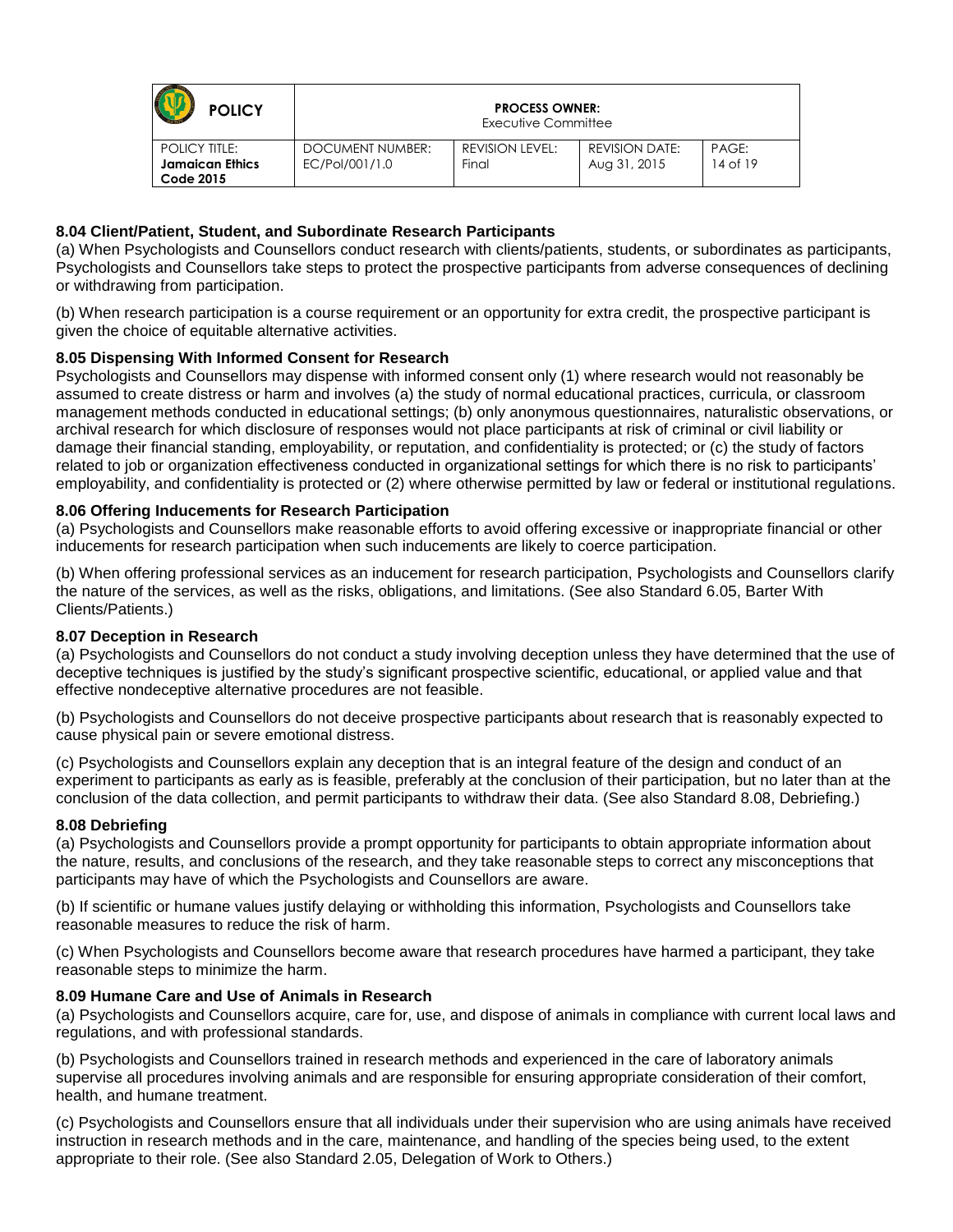| <b>POLICY</b>                                                      | <b>PROCESS OWNER:</b><br>Executive Committee |                          |                                       |                       |
|--------------------------------------------------------------------|----------------------------------------------|--------------------------|---------------------------------------|-----------------------|
| <b>POLICY TITLE:</b><br><b>Jamaican Ethics</b><br><b>Code 2015</b> | DOCUMENT NUMBER:<br>EC/Pol/001/1.0           | REVISION LEVEL:<br>Final | <b>REVISION DATE:</b><br>Aug 31, 2015 | PAGE:<br>$15$ of $19$ |

(d) Psychologists and Counsellors make reasonable efforts to minimize the discomfort, infection, illness, and pain of animal subjects.

(e) Psychologists and Counsellors use a procedure subjecting animals to pain, stress, or privation only when an alternative procedure is unavailable and the goal is justified by its prospective scientific, educational, or applied value.

(f) Psychologists and Counsellors perform surgical procedures under appropriate anesthesia and follow techniques to avoid infection and minimize pain during and after surgery.

(g) When it is appropriate that an animal's life be terminated, Psychologists and Counsellors proceed rapidly, with an effort to minimize pain and in accordance with accepted procedures.

#### <span id="page-14-0"></span>**8.10 Reporting Research Results**

(a) Psychologists and Counsellors do not fabricate data. (See also Standard 5.01a, Avoidance of False or Deceptive Statements.)

(b) If Psychologists and Counsellors discover significant errors in their published data, they take reasonable steps to correct such errors in a correction, retraction, erratum, or other appropriate publication means.

#### <span id="page-14-1"></span>**8.11 Plagiarism**

Psychologists and Counsellors do not present portions of another's work or data as their own, even if the other work or data source is cited occasionally.

#### <span id="page-14-2"></span>**8.12 Publication Credit**

(a) Psychologists and Counsellors take responsibility and credit, including authorship credit, only for work they have actually performed or to which they have substantially contributed. (See also Standard 8.12b, Publication Credit.)

(b) Principal authorship and other publication credits accurately reflect the relative scientific or professional contributions of the individuals involved, regardless of their relative status. Mere possession of an institutional position, such as department chair, does not justify authorship credit. Minor contributions to the research or to the writing for publications are acknowledged appropriately, such as in footnotes or in an introductory statement.

(c) Except under exceptional circumstances, a student is listed as principal author on any multiple-authored article that is substantially based on the student's doctoral dissertation. Faculty advisors discuss publication credit with students as early as feasible and throughout the research and publication process as appropriate. (See also Standard 8.12b, Publication Credit.)

#### <span id="page-14-3"></span>**8.13 Duplicate Publication of Data**

Psychologists and Counsellors do not publish, as original data, data that have been previously published. This does not preclude republishing data when they are accompanied by proper acknowledgment.

#### <span id="page-14-4"></span>**8.14 Sharing Research Data for Verification**

(a) After research results are published, Psychologists and Counsellors do not withhold the data on which their conclusions are based from other competent professionals who seek to verify the substantive claims through reanalysis and who intend to use such data only for that purpose, provided that the confidentiality of the participants can be protected and unless legal rights concerning proprietary data preclude their release. This does not preclude Psychologists and Counsellors from requiring that such individuals or groups be responsible for costs associated with the provision of such information.

(b) Psychologists and Counsellors who request data from other Psychologists and Counsellors to verify the substantive claims through reanalysis may use shared data only for the declared purpose. Requesting Psychologists and Counsellors obtain prior written agreement for all other uses of the data.

### <span id="page-14-5"></span>**8.15 Reviewers**

<span id="page-14-6"></span>Psychologists and Counsellors who review material submitted for presentation, publication, grant, or research proposal review respect the confidentiality of and the proprietary rights in such information of those who submitted it.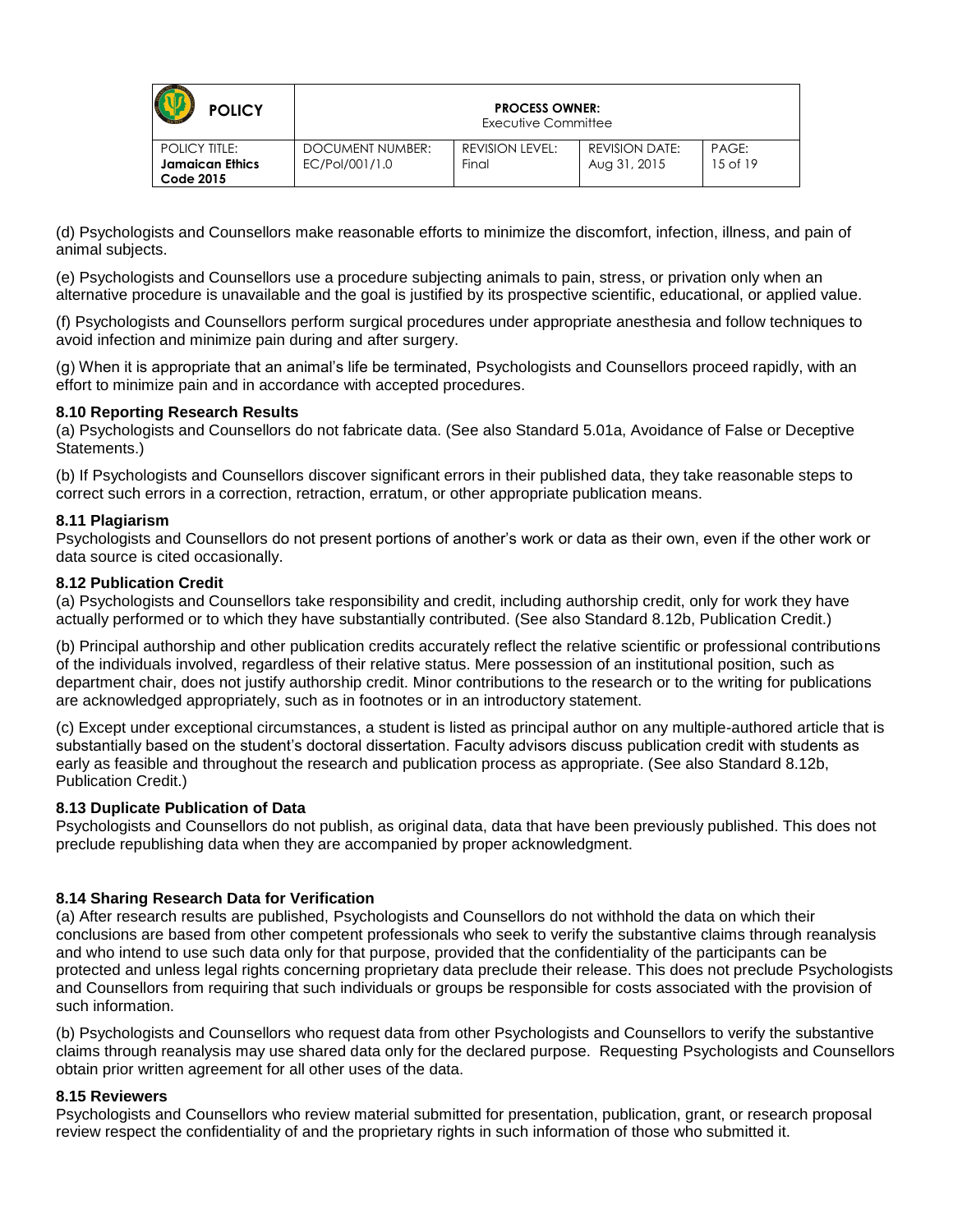| <b>POLICY</b>                                                      | <b>PROCESS OWNER:</b><br>Executive Committee |                          |                                       |                   |
|--------------------------------------------------------------------|----------------------------------------------|--------------------------|---------------------------------------|-------------------|
| <b>POLICY TITLE:</b><br><b>Jamaican Ethics</b><br><b>Code 2015</b> | DOCUMENT NUMBER:<br>EC/Pol/001/1.0           | REVISION LEVEL:<br>Final | <b>REVISION DATE:</b><br>Aug 31, 2015 | PAGE:<br>16 of 19 |

## **9. Assessment**

### <span id="page-15-0"></span>**9.01 Bases for Assessments**

(a) Psychologists and Counsellors base the opinions contained in their recommendations, reports, and diagnostic or evaluative statements, including forensic testimony, on information and techniques sufficient to substantiate their findings. (See also Standard 2.04, Bases for Scientific and Professional Judgments.)

(b) Except as noted in 9.01c, Psychologists and Counsellors provide opinions of the psychological characteristics of individuals only after they have conducted an examination of the individuals adequate to support their statements or conclusions. When, despite reasonable efforts, such an examination is not practical, Psychologists and Counsellors document the efforts they made and the result of those efforts, clarify the probable impact of their limited information on the reliability and validity of their opinions, and appropriately limit the nature and extent of their conclusions or recommendations. (See also Standards 2.01, Boundaries of Competence, and 9.06, Interpreting Assessment Results.)

(c) When Psychologists and Counsellors conduct a record review or provide consultation or supervision and an individual examination is not warranted or necessary for the opinion, Psychologists and Counsellors explain this and the sources of information on which they based their conclusions and recommendations.

### <span id="page-15-1"></span>**9.02 Use of Assessments**

(a) Psychologists and Counsellors administer, adapt, score, interpret, or use assessment techniques, interviews, tests, or instruments in a manner and for purposes that are appropriate in light of the research on or evidence of the usefulness and proper application of the techniques.

(b) Psychologists and Counsellors use assessment instruments whose validity and reliability have been established for use with members of the population tested. When such validity or reliability has not been established, Psychologists and Counsellors describe the strengths and limitations of test results and interpretation and take into consideration cultural factors when writing reports.

(c) Psychologists and Counsellors use assessment methods that are appropriate to an individual's language preference and competence, unless the use of an alternative language is relevant to the assessment issues.

#### <span id="page-15-2"></span>**9.03 Informed Consent in Assessments**

(a) Psychologists and Counsellors obtain informed consent for assessments, evaluations, or diagnostic services, as described in Standard 3.10, Informed Consent, except when (1) testing is mandated by law or governmental regulations; (2) informed consent is implied because testing is conducted as a routine educational, institutional, or organizational activity (e.g., when participants voluntarily agree to assessment when applying for a job); or (3) one purpose of the testing is to evaluate decisional capacity. Informed consent includes an explanation of the nature and purpose of the assessment, fees, involvement of third parties, and limits of confidentiality and sufficient opportunity for the client/patient to ask questions and receive answers.

(b) Psychologists and Counsellors inform persons with questionable capacity to consent or for whom testing is mandated by law or governmental regulations about the nature and purpose of the proposed assessment services, using language that is reasonably understandable to the person being assessed.

(c) Psychologists and Counsellors using the services of an interpreter obtain informed consent from the client/patient to use that interpreter, ensure that confidentiality of test results and test security are maintained, and include in their recommendations, reports, and diagnostic or evaluative statements, including forensic testimony, discussion of any limitations on the data obtained. (See also Standards 2.05, Delegation of Work to Others; 4.01, Maintaining Confidentiality; 9.01, Bases for Assessments; 9.06, Interpreting Assessment Results; and 9.07, Assessment by Unqualified Persons.)

#### <span id="page-15-3"></span>**9.04 Release of Test Data**

(a) The term *test data* refers to raw and scaled scores, client/patient responses to test questions or stimuli, and Psychologists and Counsellors' notes and recordings concerning client/patient statements and behaviour during an examination. Those portions of test materials that include client/patient responses are included in the definition of *test data*. Pursuant to a client/patient release, Psychologists and Counsellors provide test data to the client/patient or other persons identified in the release. Psychologists and Counsellors may refrain from releasing test data to protect a client/patient or others from substantial harm or misuse or misrepresentation of the data or the test, recognizing that in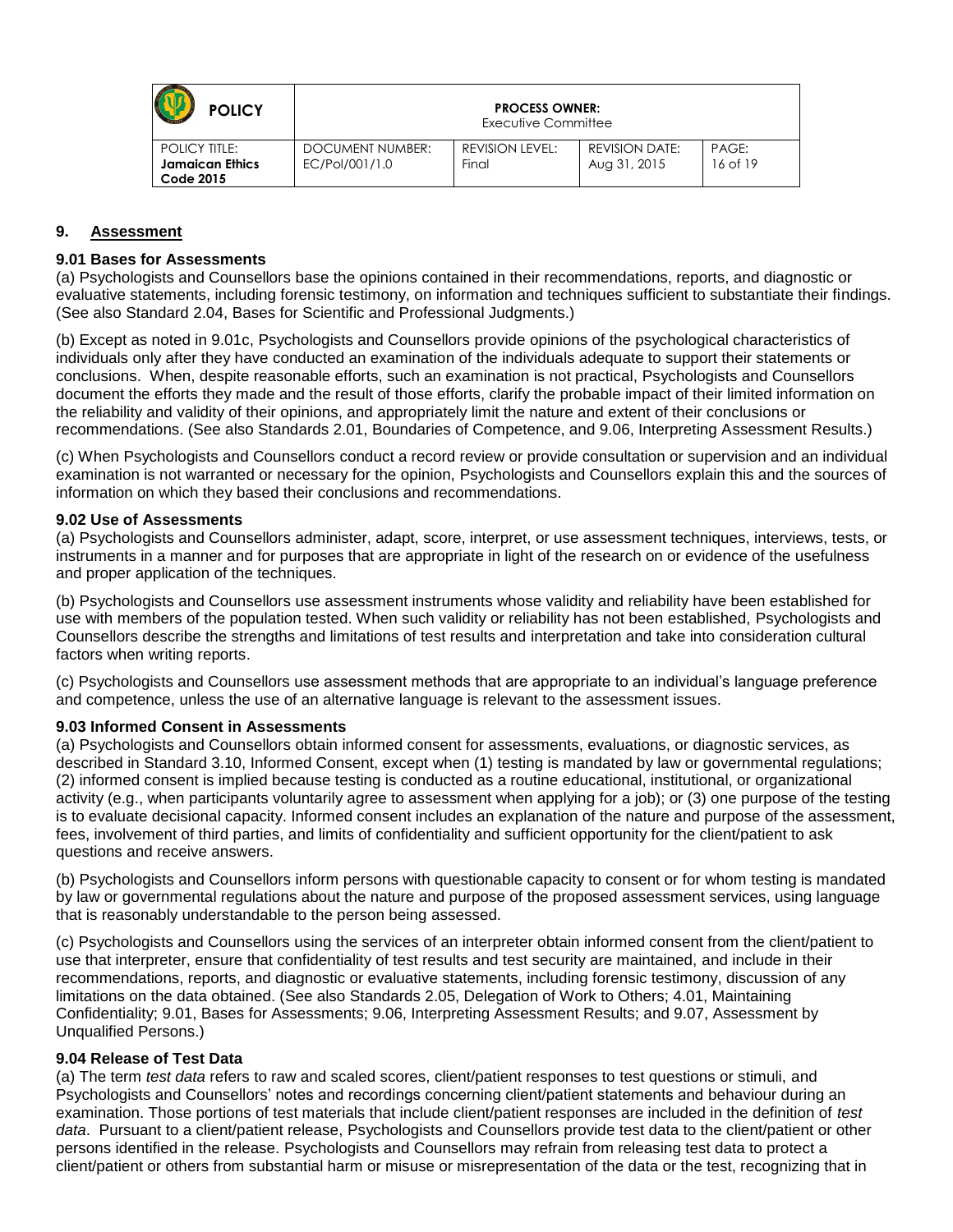| <b>POLICY</b>                                                      | <b>PROCESS OWNER:</b><br>Executive Committee |                                 |                                       |                       |
|--------------------------------------------------------------------|----------------------------------------------|---------------------------------|---------------------------------------|-----------------------|
| <b>POLICY TITLE:</b><br><b>Jamaican Ethics</b><br><b>Code 2015</b> | DOCUMENT NUMBER:<br>EC/Pol/001/1.0           | <b>REVISION LEVEL:</b><br>Final | <b>REVISION DATE:</b><br>Aug 31, 2015 | PAGE:<br>$17$ of $19$ |

many instances release of confidential information under these circumstances is regulated by law. (See also Standard 9.11, Maintaining Test Security.)

(b) In the absence of a client/patient release, Psychologists and Counsellors provide test data only as required by law or court order.

### <span id="page-16-0"></span>**9.05 Test Construction**

Psychologists and Counsellors who develop tests and other assessment techniques use appropriate psychometric procedures and current scientific or professional knowledge for test design, standardization, validation, reduction or elimination of bias, and recommendations for use.

### <span id="page-16-1"></span>**9.06 Interpreting Assessment Results**

When interpreting assessment results, including automated interpretations, Psychologists and Counsellors take into account the purpose of the assessment as well as the various test factors, test-taking abilities, and other characteristics of the person being assessed, such as situational, personal, linguistic, and cultural differences, that might affect Psychologists and Counsellors' judgments or reduce the accuracy of their interpretations. They indicate any significant limitations of their interpretations. (See also Standards 2.01b and c, Boundaries of Competence, and 3.01, Unfair Discrimination.)

### <span id="page-16-2"></span>**9.07 Assessment by Unqualified Persons**

Psychologists and Counsellors do not promote the use of psychological assessment techniques by unqualified persons, except when such use is conducted for training purposes with appropriate supervision. (See also Standard 2.05, Delegation of Work to Others.)

### <span id="page-16-3"></span>**9.08 Obsolete Tests and Outdated Test Results**

(a) Psychologists and Counsellors do not base their assessment or intervention decisions or recommendations on data or test results that are outdated for the current purpose.

(b) Psychologists and Counsellors do not base such decisions or recommendations on tests and measures that are obsolete and not useful for the current purpose.

#### <span id="page-16-4"></span>**9.09 Test Scoring and Interpretation Services**

(a) Psychologists and Counsellors who offer assessment or scoring services to other professionals accurately describe the purpose, norms, validity, reliability, and applications of the procedures and any special qualifications applicable to their use.

(b) Psychologists and Counsellors select scoring and interpretation services (including automated services) on the basis of evidence of the validity of the program and procedures as well as on other appropriate considerations. (See also Standard 2.01b and c, Boundaries of Competence.)

(c) Psychologists and Counsellors retain responsibility for the appropriate application, interpretation, and use of assessment instruments, whether they score and interpret such tests themselves or use automated or other services.

(d) Psychologist may use computer-generated reports to assist in interpretation of test data but must be cautious and recognize the individualistic natures of their clients, and review material integratively in order to determine the best results and recommendations for their clients.

#### <span id="page-16-5"></span>**9.10 Explaining Assessment Results**

Regardless of whether the scoring and interpretation are done by Psychologists and Counsellors, by employees or assistants, or by automated or other outside services, Psychologists and Counsellors take reasonable steps to ensure that explanations of results are given to the individual or designated representative unless the nature of the relationship precludes provision of an explanation of results (such as in some organizational consulting, preemployment or security screenings, and forensic evaluations), and this fact has been clearly explained to the person being assessed in advance.

#### <span id="page-16-6"></span>**9.11. Maintaining Test Security**

The term *test materials* refers to manuals, instruments, protocols, and test questions or stimuli and does not include *test data* as defined in Standard 9.04, Release of Test Data. Psychologists and Counsellors make reasonable efforts to maintain the integrity and security of test materials and other assessment techniques consistent with law and contractual obligations, and in a manner that permits adherence to this Ethics Code.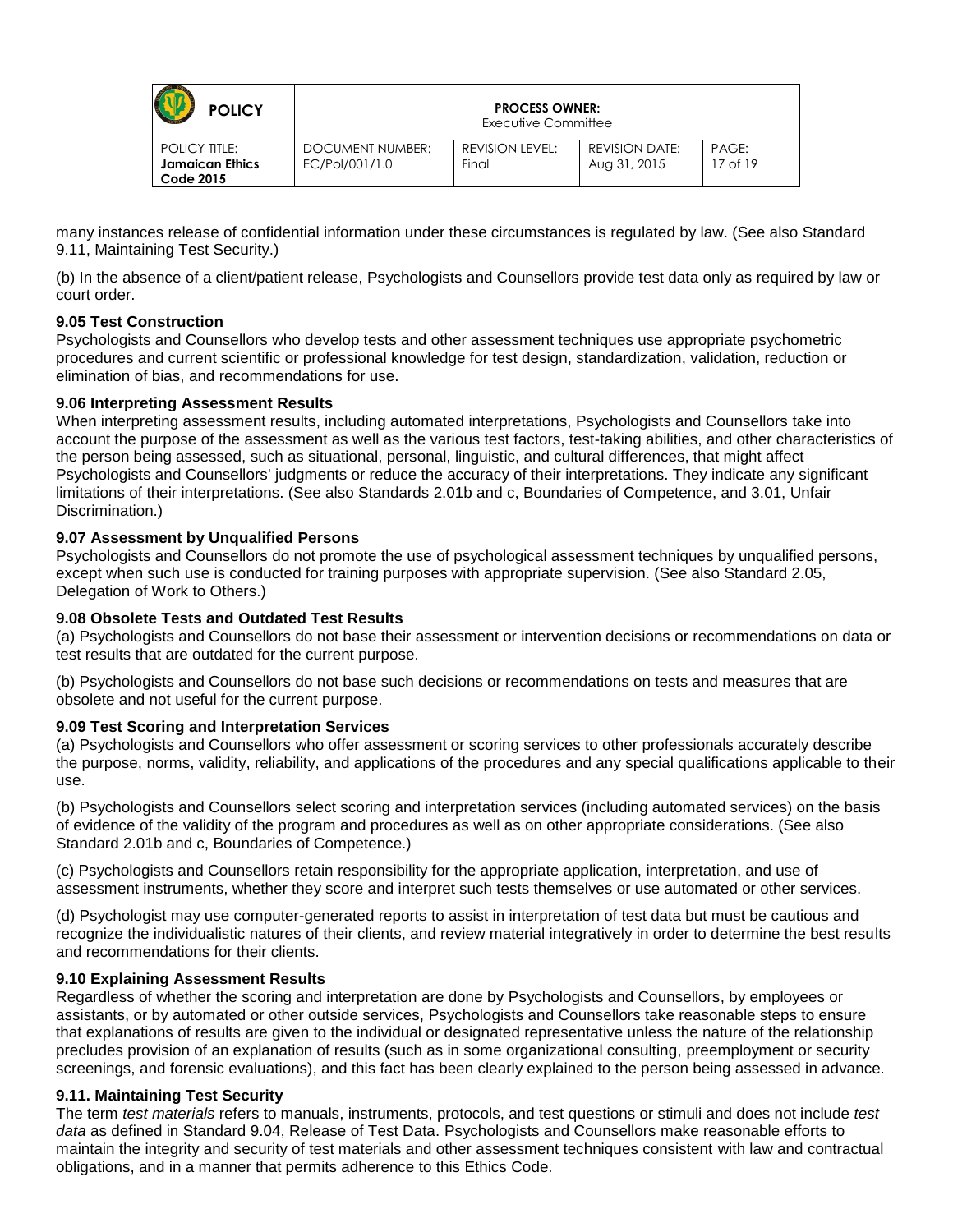| <b>POLICY</b>                                                      | <b>PROCESS OWNER:</b><br>Executive Committee |                          |                                       |                   |
|--------------------------------------------------------------------|----------------------------------------------|--------------------------|---------------------------------------|-------------------|
| <b>POLICY TITLE:</b><br><b>Jamaican Ethics</b><br><b>Code 2015</b> | DOCUMENT NUMBER:<br>EC/Pol/001/1.0           | REVISION LEVEL:<br>Final | <b>REVISION DATE:</b><br>Aug 31, 2015 | PAGE:<br>18 of 19 |

# <span id="page-17-0"></span>**10. Therapy**

## <span id="page-17-1"></span>**10.01 Informed Consent to Therapy**

(a) When obtaining informed consent to therapy as required in Standard 3.10, Informed Consent, Psychologists and Counsellors inform clients/patients as early as is feasible in the therapeutic relationship about the nature and anticipated course of therapy, fees, involvement of third parties, and limits of confidentiality and provide sufficient opportunity for the client/patient to ask questions and receive answers. (See also Standards 4.02, Discussing the Limits of Confidentiality, and 6.04, Fees and Financial Arrangements.)

(b) When obtaining informed consent for treatment for which generally recognized techniques and procedures have not been established, Psychologists and Counsellors inform their clients/patients of the developing nature of the treatment, the potential risks involved, alternative treatments that may be available, and the voluntary nature of their participation. (See also Standards 2.01e, Boundaries of Competence, and 3.10, Informed Consent.)

(c) When the therapist is a trainee and the legal responsibility for the treatment provided resides with the supervisor, the client/patient, as part of the informed consent procedure, is informed that the therapist is in training and is being supervised and is given the name of the supervisor.

## <span id="page-17-2"></span>**10.02 Therapy Involving Couples or Families**

(a) When Psychologists and Counsellors agree to provide services to several persons who have a relationship (such as spouses, significant others, or parents and children), they take reasonable steps to clarify at the outset (1) which of the individuals are clients/patients and (2) the relationship the psychologist will have with each person. This clarification includes the psychologist's role and the probable uses of the services provided or the information obtained. (See also Standard 4.02, Discussing the Limits of Confidentiality.)

(b) If it becomes apparent that Psychologists and Counsellors may be called on to perform potentially conflicting roles (such as family therapist and then witness for one party in divorce proceedings), Psychologists and Counsellors take reasonable steps to clarify and modify, or withdraw from, roles appropriately. (See also Standard 3.05c, Multiple Relationships.)

## <span id="page-17-3"></span>**10.03 Group Therapy**

When Psychologists and Counsellors provide services to several persons in a group setting, they describe at the outset the roles and responsibilities of all parties and the limits of confidentiality.

## <span id="page-17-4"></span>**10.04 Providing Therapy to Those Served by Others**

In deciding whether to offer or provide services to those already receiving mental health services elsewhere, Psychologists and Counsellors carefully consider the treatment issues and the potential client's/patient's welfare. Psychologists and Counsellors discuss these issues with the client/patient or another legally authorized person on behalf of the client/patient. In order to minimize the risk of confusion and conflict, consult with the other service providers when appropriate, and proceed with caution and sensitivity to the therapeutic issues.

## <span id="page-17-5"></span>**10.05 Sexual Intimacies With Current Therapy Clients/Patients**

Psychologists and Counsellors do not engage in sexual intimacies with current therapy clients/patients.

## <span id="page-17-6"></span>**10.06 Sexual Intimacies With Relatives or Significant Others of Current Therapy Clients/Patients**

Psychologists and Counsellors do not engage in sexual intimacies with individuals they know to be close relatives, guardians, or significant others of current clients/patients. Psychologists and Counsellors do not terminate therapy to circumvent this standard.

# <span id="page-17-7"></span>**10.07 Therapy With Former Sexual Partners**

Psychologists and Counsellors do not accept as therapy clients/patients persons with whom they have engaged in sexual intimacies.

## <span id="page-17-8"></span>**10.08 Sexual Intimacies With Former Therapy Clients/Patients**

(a) Psychologists and Counsellors do not engage in sexual intimacies with former clients/patients for at least two years after cessation or termination of therapy.

(b) Psychologists and Counsellors who engage in such activity after the two years following cessation or termination of therapy and of having no sexual contact with the former client/patient bear the burden of demonstrating that there has